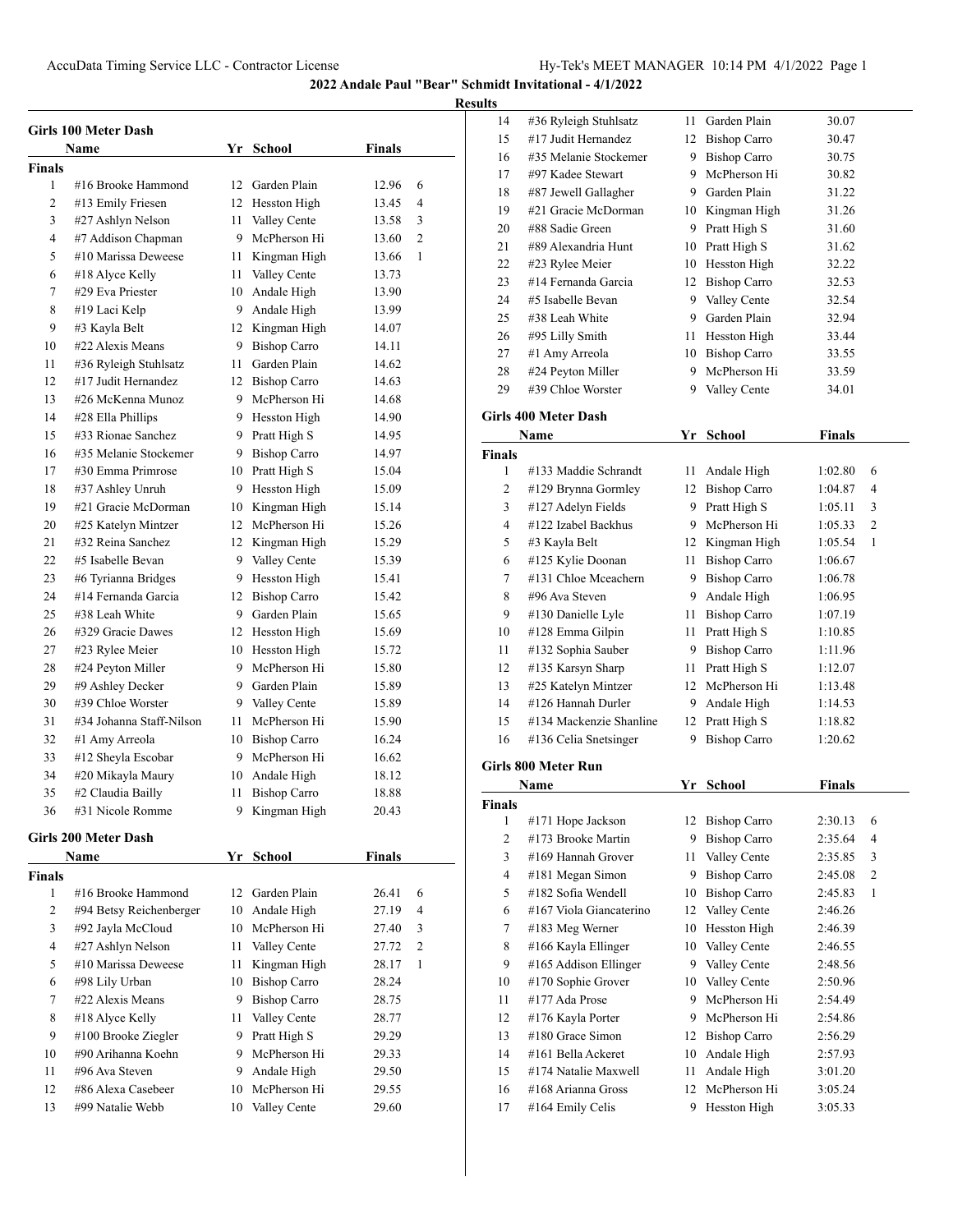| Finals        | (Girls 800 Meter Run)<br>Name  |    | Yr School           | Finals        |                |
|---------------|--------------------------------|----|---------------------|---------------|----------------|
| 18            | #175 Madison Moses             | 12 | Valley Cente        | 3:06.61       |                |
| 19            | #172 Casey James               | 12 | Pratt High S        | 3:09.13       |                |
| 20            | #163 Claire Birkenbaugh        | 9. | Kingman High        | 3:15.56       |                |
| 21            | #179 Haley Sams                | 10 | Hesston High        | 3:47.18       |                |
| 22            | #31 Nicole Romme               | 9  | Kingman High        | 4:09.05       |                |
|               | Girls 1600 Meter Run           |    |                     |               |                |
|               | <b>Name</b>                    | Yr | <b>School</b>       | <b>Finals</b> |                |
| <b>Finals</b> |                                |    |                     |               |                |
| 1             | #171 Hope Jackson              | 12 | <b>Bishop Carro</b> | 5:26.31       | 6              |
| 2             | #173 Brooke Martin             | 9  | <b>Bishop Carro</b> | 5:37.79       | 4              |
| 3             | #360 Mary Pearce               | 10 | Kingman High        | 5:45.22       | 3              |
| 4             | #169 Hannah Grover             | 11 | Valley Cente        | 5:45.78       | $\overline{c}$ |
| 5             | #214 Erin Albright             | 11 | Kingman High        | 5:56.37       | 1              |
| 6             | #226 Sydney Puetz              | 11 | Garden Plain        | 5:59.20       |                |
| 7             | #216 Chloe Clevenger           | 11 | McPherson Hi        | 6:03.67       |                |
| 8             | #215 Ava Bartkowski            |    | 10 Andale High      | 6:12.37       |                |
| 9             | #218 Evie Elder                |    | 12 McPherson Hi     | 6:12.76       |                |
| 10            | #222 Kenzie Mitchell           | 11 | <b>Bishop Carro</b> | 6:28.76       |                |
| 11            | #221 Allie Hoeme               |    | 10 Pratt High S     | 6:31.21       |                |
| 12            | #223 Lexi Patterson            |    | 9 McPherson Hi      | 6:32.24       |                |
| 13            | #229 Madeline Simon            | 11 | <b>Bishop Carro</b> | 6:32.58       |                |
| 14            | #224 Olivia Patton             |    | 10 Andale High      | 6:33.88       |                |
| 15            | #220 Sara Hershberger          |    | 10 Valley Cente     | 6:34.58       |                |
| 16            | #227 Bethany Schrag            | 12 | Valley Cente        | 6:36.13       |                |
| 17            | #219 Arwyn Hennesy             | 9. | Andale High         | 6:38.56       |                |
| 18            | #175 Madison Moses             | 12 | Valley Cente        | 6:39.92       |                |
| 19            | #217 Rachel Edwards            | 11 | Valley Cente        | 7:03.49       |                |
| 20            | #228 Grace Schuster            | 12 | <b>Bishop Carro</b> | 7:18.37       |                |
| 21            | #164 Emily Celis               | 9. | Hesston High        | 7:20.14       |                |
| 22            | #230 Evanna Stark              | 12 | Valley Cente        | 7:23.49       |                |
| 23            | #179 Haley Sams                | 10 | Hesston High        | 8:25.31       |                |
|               | Girls 3200 Meter Run           |    |                     |               |                |
|               | Name                           |    | Yr School           | <b>Finals</b> |                |
| <b>Finals</b> |                                |    |                     |               |                |
| 1             | #218 Evie Elder                | 12 | McPherson Hi        | 13:37.36      | 6              |
| 2             | #251 Addie Hoeme               | 12 | Pratt High S        | 14:25.37      | 4              |
| 3             | #252 Maddy Ralph               | 10 | Andale High         | 14:44.42      | 3              |
|               | <b>Girls 100 Meter Hurdles</b> |    |                     |               |                |
|               | Name                           | Yr | School              | <b>Finals</b> |                |
| Finals        |                                |    |                     |               |                |
|               |                                | 10 | Andale High         | 16.63         | 6              |
| 1             | #266 Piper Camp                |    |                     |               |                |
| 2             | #279 Cali Kerschen             | 12 | Andale High         | 16.65         | 4              |
| 3             | #286 Harper Smith              | 12 | McPherson Hi        | 17.32         | 3              |
| 4             | #270 Anna Eldridge             | 12 | Valley Cente        | 17.34         | 2              |
| 5             | #285 Grace Rowland             | 10 | Andale High         | 17.53         | 1              |
| 6             | #281 Evan Nordhus              | 11 | <b>Bishop Carro</b> | 17.55         |                |
| 7             | #26 McKenna Munoz              | 9. | McPherson Hi        | 17.71         |                |
| 8             | #283 Celia Puetz               | 11 | Garden Plain        | 17.75         |                |
| 9             | #287 Aislyn Soukup             |    | 10 McPherson Hi     | 18.08         |                |
| 10            | #290 Ava Weber                 | 10 | <b>Bishop Carro</b> | 18.19         |                |
| 11            | #284 Abby Redmon               | 10 | Garden Plain        | 18.24         |                |

| uns           |                                |    |                     |               |                |
|---------------|--------------------------------|----|---------------------|---------------|----------------|
| 13            | #268 Allie Depperschmidt       | 11 | <b>Bishop Carro</b> | 18.44         |                |
| 14            | #265 Miayla Ayres              | 11 | <b>Bishop Carro</b> | 18.66         |                |
| 15            | #90 Arihanna Koehn             | 9  | McPherson Hi        | 18.89         |                |
| 16            | #280 Ava Mies                  |    | 9 Garden Plain      | 19.34         |                |
| 17            | #291 Katelyn Wegerer           |    | 10 Andale High      | 19.46         |                |
| 18            | #276 Victoria Hepburn          |    | 9 Kingman High      | 20.30         |                |
| 19            | #277 Mallory Holmes            |    | 10 McPherson Hi     | 20.37         |                |
| 20            | #288 Konli Sterling            |    | 9 Pratt High S      | 20.41         |                |
| 21            | #272 Rielyn Fleming            |    | 9 Pratt High S      | 20.76         |                |
| 22            | #289 Izzy Strunk               |    | 9 Bishop Carro      | 20.82         |                |
| 23            | #271 Violet Epp                |    | 9 Hesston High      | 21.14         |                |
| 24            | #273 Megan Folks               | 11 | Hesston High        | 21.32         |                |
| 25            | #267 Kelsey Campbell           | 11 | Kingman High        | 21.37         |                |
| 26            | #264 Virginia Alaniz           |    | 10 Kingman High     | 22.66         |                |
| 27            | #275 Julianna Gorges           |    | 9 Garden Plain      | 22.76         |                |
| 28            | #164 Emily Celis               | 9  | Hesston High        | 25.14         |                |
| ---           | #269 Ella Eck                  | 9  | Andale High         | DNF           |                |
|               | <b>Girls 300 Meter Hurdles</b> |    |                     |               |                |
|               | Name                           | Yr | <b>School</b>       | <b>Finals</b> |                |
| <b>Finals</b> |                                |    |                     |               |                |
| 1             | #281 Evan Nordhus              |    | 11 Bishop Carro     | 48.14         | 6              |
| 2             | #266 Piper Camp                |    | 10 Andale High      | 49.52         | 4              |
| 3             | #286 Harper Smith              |    | 12 McPherson Hi     | 50.89         | 3              |
| 4             | #279 Cali Kerschen             |    | 12 Andale High      | 51.02         | $\overline{c}$ |
| 5             | #283 Celia Puetz               |    | 11 Garden Plain     | 52.35         | 1              |
| 6             | #284 Abby Redmon               |    | 10 Garden Plain     | 52.85         |                |
| 7             | #323 Saylor Fornshell          |    | 11 Bishop Carro     | 53.26         |                |
| 8             | #29 Eva Priester               |    | 10 Andale High      | 53.88         |                |
| 9             | #288 Konli Sterling            |    | 9 Pratt High S      | 54.13         |                |
| 10            | #265 Miayla Ayres              |    | 11 Bishop Carro     | 54.23         |                |
| 11            | #280 Ava Mies                  |    | 9 Garden Plain      | 54.34         |                |
| 12            | #291 Katelyn Wegerer           |    | 10 Andale High      | 55.18         |                |
| 13            | #277 Mallory Holmes            |    | 10 McPherson Hi     | 55.57         |                |
| 14            | #278 Lauren Horsch             |    | 9 Andale High       | 56.42         |                |
| 15            | #275 Julianna Gorges           |    | 9 Garden Plain      | 57.08         |                |
| 16            | #272 Rielyn Fleming            |    | 9 Pratt High S      | 58.16         |                |
| 17            | #267 Kelsey Campbell           | 11 | Kingman High        | 58.66         |                |
| 18            | #89 Alexandria Hunt            | 10 | Pratt High S        | 58.75         |                |
| 19            | #324 Rose Griffiths            | 10 | Valley Cente        | 59.23         |                |
| 20            | #264 Virginia Alaniz           | 10 | Kingman High        | 1:00.55       |                |
| 21            | #276 Victoria Hepburn          | 9  | Kingman High        | 1:01.29       |                |
| 22            | #322 Rylie Bowyer              | 10 | Valley Cente        | 1:02.13       |                |
| 23            | #273 Megan Folks               | 11 | Hesston High        | 1:03.26       |                |
| 24            | #95 Lilly Smith                | 11 | Hesston High        | 1:05.28       |                |
|               | Girls 4x100 Meter Relay        |    |                     |               |                |

| Team          |                             | Relav | <b>Finals</b>                 |  |
|---------------|-----------------------------|-------|-------------------------------|--|
| <b>Finals</b> |                             |       |                               |  |
|               | Andale High School          | А     | 51.30<br>6                    |  |
|               | 1) #266 Piper Camp $10$     |       | $2)$ #279 Cali Kerschen 12    |  |
|               | 3) #29 Eva Priester 10      |       | 4) #94 Betsy Reichenberger 10 |  |
|               | Valley Cente                | А     | 51.61<br>$\overline{4}$       |  |
|               | 1) $\#18$ Alyce Kelly 11    |       | $2)$ #270 Anna Eldridge 12    |  |
|               | 3) #336 Kaylee Kinsinger 10 |       | 4) #27 Ashlyn Nelson 11       |  |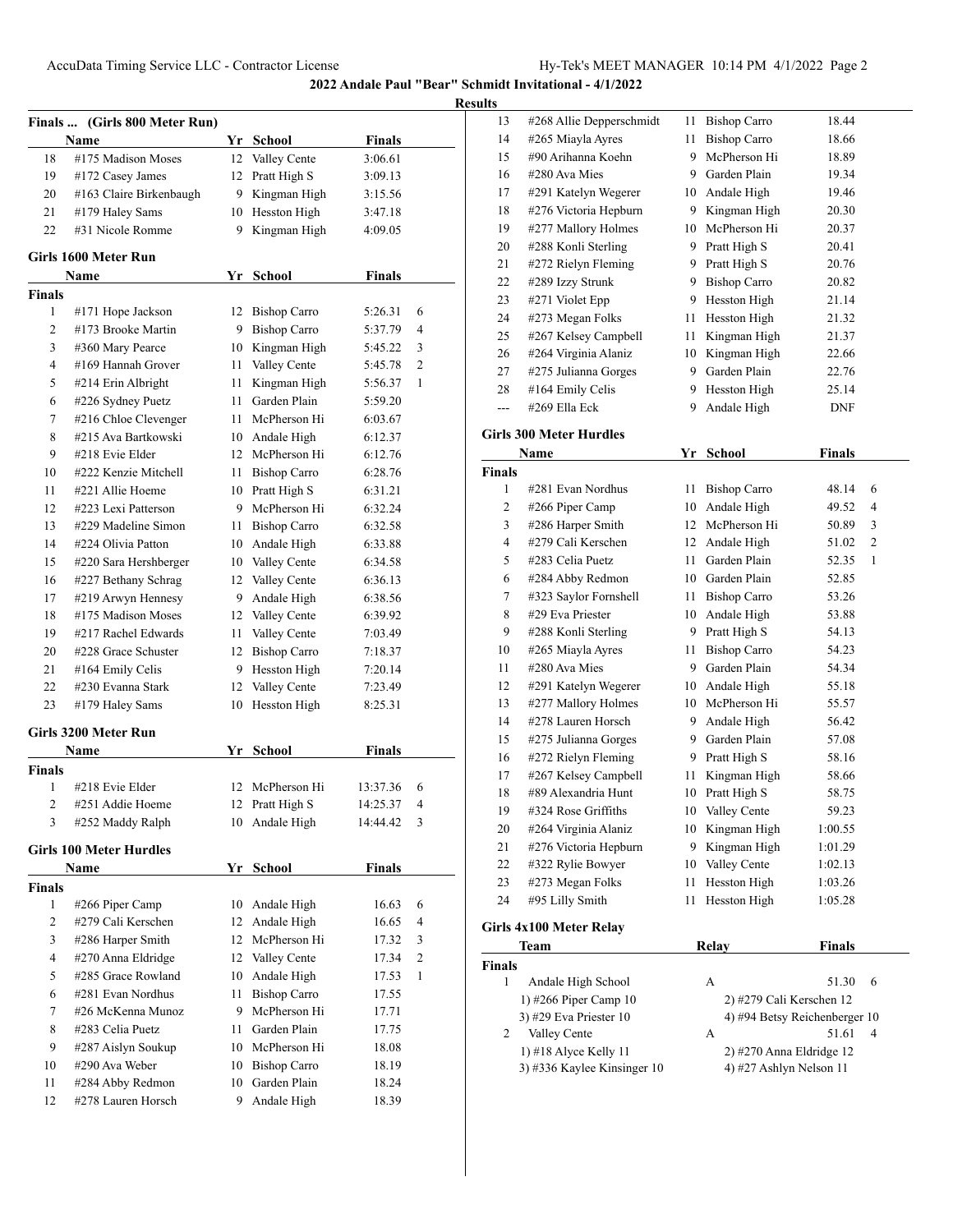## **Results**

|        | Finals  (Girls 4x100 Meter Relay) |              |                                |
|--------|-----------------------------------|--------------|--------------------------------|
|        | Team                              | <b>Relay</b> | Finals                         |
| 3      | McPherson High School             | A            | 53.04<br>3                     |
|        | 1) #338 Kyla Lang 11              |              | 2) #90 Arihanna Koehn 9        |
|        | 3) #86 Alexa Casebeer 10          |              | 4) #286 Harper Smith $12$      |
| 4      | Andale High School                | B            | 54.11<br>2                     |
|        | 1) #337 Jenna Kuepker 11          |              | 2) #340 Taya Orth 9            |
|        | 3) #335 Kaci Kelp 9               |              | 4) #19 Laci Kelp 9             |
| 5      | <b>Bishop Carro</b>               | A            | 54.25<br>1                     |
|        | 1) #17 Judit Hernandez 12         |              | 2) #98 Lily Urban 10           |
|        | 3) #323 Saylor Fornshell 11       |              | 4) #22 Alexis Means 9          |
| 6      | Andale High School                | С            | 54.86                          |
|        | 1) #341 Claire Rowland 11         |              | 2) #328 JoJo Cutler 10         |
|        | 3) #291 Katelyn Wegerer 10        |              | 4) #325 Sofie Ackeret 9        |
| 7      | Kingman High School               | A            | 55.08                          |
|        | 1) #32 Reina Sanchez 12           |              | 2) #267 Kelsey Campbell 11     |
|        | 3) #331 Emily Fairchild 10        |              | 4) #339 Avery Mertens 9        |
| 8      | Pratt High School                 | B            | 55.71                          |
|        | 1) #33 Rionae Sanchez 9           |              | 2) #330 Corinne Donnenwerth 10 |
|        | 3) #30 Emma Primrose $10$         |              | 4) #272 Rielyn Fleming 9       |
| 9      | Hesston High School               | А            | 57.15                          |
|        | 1) #28 Ella Phillips 9            |              | 2) #271 Violet Epp 9           |
|        | 3) #6 Tyrianna Bridges 9          |              | 4) #91 Maggie Ladd 10          |
| 10     | <b>Bishop Carro</b>               | В            | 58.63                          |
|        | 1) #35 Melanie Stockemer 9        |              | 2) #14 Fernanda Garcia 12      |
|        | 3) #290 Ava Weber 10              |              | 4) #327 Melissa Chavez 11      |
| 11     | Garden Plain                      | В            | 59.99                          |
|        | 1) #9 Ashley Decker 9             |              | 2) #38 Leah White 9            |
|        | 3) #275 Julianna Gorges 9         |              | 4) #333 Alayna Hoheisel 10     |
| 12     | Hesston High School               | B            | 1:00.18                        |
|        | 1) #23 Rylee Meier 10             |              | 2) #93 Rianna Patel 9          |
|        | 3) #95 Lilly Smith 11             |              | 4) #37 Ashley Unruh 9          |
|        | Pratt High School                 | A            | DQ                             |
|        | 1) #100 Brooke Ziegler 9          |              | 2) #332 Daisy Herrman 12       |
|        | 3) #326 Jaelynn Bridges 10        |              | 4) #127 Adelyn Fields 9        |
|        | Girls 4x400 Meter Relay           |              |                                |
|        | Team                              | Relay        | <b>Finals</b>                  |
| Finals |                                   |              |                                |
| 1      | Andale High School                | А            | 4:14.15<br>6                   |
|        | 1) #285 Grace Rowland 10          |              | $2)$ #362 Camryn Winter 11     |

|                | <i>r</i> means ringin benoon  |   |                              |    |
|----------------|-------------------------------|---|------------------------------|----|
|                | 1) $\#285$ Grace Rowland 10   |   | $2)$ #362 Camryn Winter 11   |    |
|                | 3) #94 Betsy Reichenberger 10 |   | 4) #133 Maddie Schrandt 11   |    |
| $\mathfrak{D}$ | <b>Bishop Carro</b>           | A | 4:22.92                      | 4  |
|                | 1) #359 Christina Mount 10    |   | $2)$ #171 Hope Jackson 12    |    |
|                | 3) #129 Brynna Gormley 12     |   | 4) #125 Kylie Doonan 11      |    |
| 3              | Valley Cente                  | A | 4:26.09                      | 3  |
|                | 1) #27 Ashlyn Nelson 11       |   | $2)$ #99 Natalie Webb 10     |    |
|                | 3) #167 Viola Giancaterino 12 |   | 4) #336 Kaylee Kinsinger 10  |    |
| 4              | <b>Bishop Carro</b>           | B | 4:26.77                      | 2  |
|                | 1) #281 Evan Nordhus 11       |   | $2)$ #130 Danielle Lyle 11   |    |
|                | 3) #361 Elizabeth Soldatov 10 |   | 4) #131 Chloe Mceachern 9    |    |
| 5              | McPherson High School         | A | 4:31.94                      | -1 |
|                | 1) #122 Izabel Backhus 9      |   | $2)$ #216 Chloe Clevenger 11 |    |
|                | 3) #86 Alexa Casebeer 10      |   | 4) #92 Jayla McCloud $10$    |    |
| 6              | Kingman High School           | A | 4:31.96                      |    |
|                | $1)$ #214 Erin Albright 11    |   | 2) #3 Kayla Belt 12          |    |
|                | 3) #10 Marissa Deweese 11     |   | 4) #339 Avery Mertens 9      |    |
|                |                               |   |                              |    |
|                |                               |   |                              |    |

| 7             | Garden Plain                   | А     | 4:32.52                    |  |
|---------------|--------------------------------|-------|----------------------------|--|
|               | 1) #283 Celia Puetz 11         |       | 2) #87 Jewell Gallagher 9  |  |
|               | 3) #226 Sydney Puetz 11        |       | 4) #16 Brooke Hammond 12   |  |
| 8             | Pratt High School              | B     | 4:33.19                    |  |
|               | 1) #30 Emma Primrose 10        |       | 2) #135 Karsyn Sharp 11    |  |
|               | 3) #330 Corinne Donnenwerth 10 |       | 4) #272 Rielyn Fleming 9   |  |
| 9             | Pratt High School              | А     | 4:33.48                    |  |
|               | 1) #332 Daisy Herrman 12       |       | 2) #123 Wendy Candia 9     |  |
|               | 3) #326 Jaelynn Bridges 10     |       | 4) #127 Adelyn Fields 9    |  |
| 10            | Andale High School             | B     | 4:42.16                    |  |
|               | 1) #340 Taya Orth 9            |       | 2) #328 JoJo Cutler 10     |  |
|               | 3) #341 Claire Rowland 11      |       | 4) #325 Sofie Ackeret 9    |  |
| 11            | Kingman High School            | B     | 4:54.39                    |  |
|               | 1) #331 Emily Fairchild 10     |       | 2) #357 Morgan Freund 9    |  |
|               | 3) #21 Gracie McDorman 10      |       | 4) #360 Mary Pearce 10     |  |
|               | Girls 4x800 Meter Relay        |       |                            |  |
|               | Team                           | Relay | <b>Finals</b>              |  |
| <b>Finals</b> |                                |       |                            |  |
| 1             | <b>Bishop Carro</b>            | А     | 6<br>10:39.13              |  |
|               | 1) #173 Brooke Martin 9        |       | 2) #181 Megan Simon 9      |  |
|               | 3) #222 Kenzie Mitchell 11     |       | 4) #171 Hope Jackson 12    |  |
| 2             | Valley Cente                   | A     | 11:09.71<br>4              |  |
|               | 1) #167 Viola Giancaterino 12  |       | $2)$ #175 Madison Moses 12 |  |
|               | 3) #165 Addison Ellinger 9     |       | 4) #166 Kayla Ellinger 10  |  |
| 3             | McPherson High School          | А     | 11:13.39<br>3              |  |
|               | 1) #216 Chloe Clevenger 11     |       | 2) #218 Evie Elder 12      |  |
|               | 3) #223 Lexi Patterson 9       |       | 4) #177 Ada Prose 9        |  |
| 4             | Andale High School             | A     | 11:20.72<br>$\overline{c}$ |  |
|               | 1) #161 Bella Ackeret 10       |       | 2) #174 Natalie Maxwell 11 |  |
|               | 3) #224 Olivia Patton 10       |       | 4) #372 Kelli Wegerer 12   |  |
| 5             | Pratt High School              | А     | 11:26.97<br>1              |  |
|               | 1) #221 Allie Hoeme $10$       |       | 2) #358 Lilly Herrman 11   |  |
|               | 3) #370 Ryann Eastes 9         |       | 4) #332 Daisy Herrman 12   |  |
| 6             | Pratt High School              | B     | 12:05.63                   |  |
|               | 1) #251 Addie Hoeme 12         |       | $2)$ #128 Emma Gilpin 11   |  |
|               | 3) #134 Mackenzie Shanline 12  |       | 4) #172 Casey James 12     |  |
| 7             | Valley Cente                   | B     | 12:10.53                   |  |
|               | 1) #170 Sophie Grover 10       |       | 2) #368 Micaiah Burton 10  |  |
|               | 3) #371 Ella Guhr 9            |       | 4) #369 Savannah Burton 9  |  |
| 8             | <b>Bishop Carro</b>            | B     | 12:19.25                   |  |
|               | 1) #136 Celia Snetsinger 9     |       | 2) #180 Grace Simon 12     |  |
|               | 3) #229 Madeline Simon 11      |       | 4) #132 Sophia Sauber 9    |  |
|               |                                |       |                            |  |

# **Girls High Jump**

| Name          |                      | Yг | <b>School</b>       | <b>Finals</b> |                |
|---------------|----------------------|----|---------------------|---------------|----------------|
| <b>Finals</b> |                      |    |                     |               |                |
| 1             | #359 Christina Mount | 10 | <b>Bishop Carro</b> | $5-02.00$     | 6              |
| 2             | #379 Lexi Horsch     | 11 | Andale High         | $4 - 10.00$   | 3.5            |
| 2             | #380 Avril Maughan   | 12 | <b>Bishop Carro</b> | $4 - 10.00$   | 3.5            |
| 4             | #287 Aislyn Soukup   | 10 | McPherson Hi        | 4-08.00       | $\overline{c}$ |
| 5             | #270 Anna Eldridge   |    | 12 Valley Cente     | $4 - 06.00$   | 1              |
| 6             | #19 Laci Kelp        | 9  | Andale High         | J4-06.00      |                |
| 7             | #376 Elliot Dyer     | 9  | Andale High         | J4-06.00      |                |
| 7             | #378 Madison Helten  | 11 | <b>Bishop Carro</b> | J4-06.00      |                |
| 9             | #28 Ella Phillips    | 9  | Hesston High        | $4 - 04.00$   |                |
| 9             | #273 Megan Folks     | п  | Hesston High        | $4 - 04.00$   |                |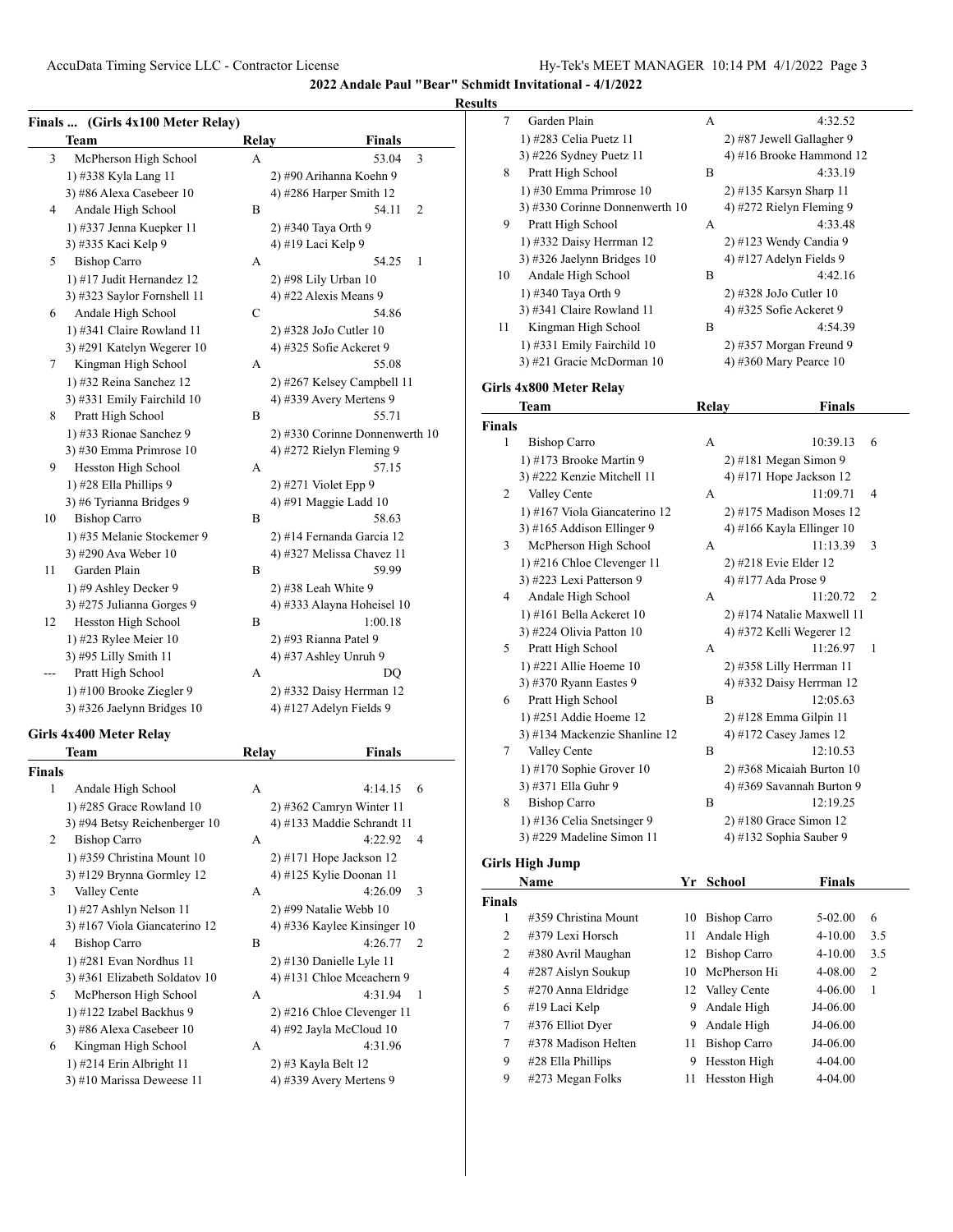| <b>Finals</b>  | (Girls High Jump)       |    |                     |               |                |
|----------------|-------------------------|----|---------------------|---------------|----------------|
|                | Name                    |    | Yr School           | Finals        |                |
| 11             | #126 Hannah Durler      | 9  | Andale High         | J4-04.00      |                |
| 12             | #377 Zoe Harris         |    | 10 Bishop Carro     | J4-04.00      |                |
| 13             | #382 Landree Wedel      |    | 9 McPherson Hi      | 4-02.00       |                |
| 14             | #327 Melissa Chavez     | 11 | <b>Bishop Carro</b> | J4-02.00      |                |
| $\overline{a}$ | #381 Maria Segovia      | 11 | Andale High         | ΝH            |                |
|                | <b>Girls Pole Vault</b> |    |                     |               |                |
|                | Name                    | Yr | <b>School</b>       | <b>Finals</b> |                |
| <b>Finals</b>  |                         |    |                     |               |                |
| 1              | #419 Annabeth Baalmann  | 12 | Andale High         | 11-00.00      | 6              |
| 2              | #422 Mary Meyer         |    | 12 Andale High      | 10-00.00      | 3.5            |
| $\overline{c}$ | #341 Claire Rowland     | 11 | Andale High         | 10-00.00      | 3.5            |
| 4              | #328 JoJo Cutler        |    | 10 Andale High      | $9 - 06.00$   | $\overline{c}$ |
| 5              | #336 Kaylee Kinsinger   |    | 10 Valley Cente     | $9 - 00.00$   | 1              |
| 6              | #386 Madalyn Phillips   | 11 | Valley Cente        | 8-06.00       |                |
| 6              | #99 Natalie Webb        | 10 | Valley Cente        | 8-06.00       |                |
| 8              | #415 Maddie Kelley      |    | 10 Valley Cente     | 8-00.00       |                |
| 8              | #380 Avril Maughan      |    | 12 Bishop Carro     | 8-00.00       |                |
| 8              | #226 Sydney Puetz       | 11 | Garden Plain        | 8-00.00       |                |
| 11             | #420 Abigail Behring    |    | 12 Bishop Carro     | 7-06.00       |                |
| 11             | #325 Sofie Ackeret      | 9. | Andale High         | 7-06.00       |                |
| 11             | #388 Amber Smith        | 11 | McPherson Hi        | 7-06.00       |                |
| 11             | #284 Abby Redmon        |    | 10 Garden Plain     | 7-06.00       |                |
| 15             | #324 Rose Griffiths     |    | 10 Valley Cente     | 7-00.00       |                |
| 15             | #340 Taya Orth          | 9. | Andale High         | 7-00.00       |                |
| 17             | #5 Isabelle Bevan       |    | 9 Valley Cente      | 6-06.00       |                |
| 18             | #329 Gracie Dawes       |    | 12 Hesston High     | 5-06.00       |                |
| ---            | #382 Landree Wedel      | 9. | McPherson Hi        | ΝH            |                |
| ---            | #9 Ashley Decker        | 9  | Garden Plain        | ΝH            |                |
|                |                         |    |                     |               |                |
|                | Girls Long Jump         |    |                     |               |                |
|                | Name                    |    | Yr School           | <b>Finals</b> |                |
| <b>Finals</b>  |                         |    |                     |               |                |
| 1              | #98 Lily Urban          |    | 10 Bishop Carro     | 16-07.50      | 6              |
| 2              | #336 Kaylee Kinsinger   | 10 | Valley Cente        | 16-04.75      | 4              |
| 3              | #7 Addison Chapman      | 9  | McPherson Hi        | 16-03.00      | 3              |
| 4              | #339 Avery Mertens      | 9  | Kingman High        | 15-07.00      | 2              |
| 5              | #86 Alexa Casebeer      | 10 | McPherson Hi        | 15-06.00      | 1              |
| 6              | #338 Kyla Lang          | 11 | McPherson Hi        | 15-05.50      |                |
| 6              | #94 Betsy Reichenberger | 10 | Andale High         | 15-05.50      |                |
| 8              | #337 Jenna Kuepker      | 11 | Andale High         | 15-04.00      |                |
| 8              | #326 Jaelynn Bridges    | 10 | Pratt High S        | 15-04.00      |                |
| 10             | #13 Emily Friesen       | 12 | Hesston High        | 15-02.50      |                |
| 11             | #389 Sophie Smith       | 12 | Garden Plain        | 14-11.00      |                |
| 12             | #390 Anna Vogts         | 11 | McPherson Hi        | 14-10.00      |                |
| 13             | #99 Natalie Webb        | 10 | Valley Cente        | 14-08.50      |                |
| 14             | #100 Brooke Ziegler     | 9  | Pratt High S        | 14-06.00      |                |
| 15             | #277 Mallory Holmes     | 10 | McPherson Hi        | 14-05.00      |                |
| 16             | #331 Emily Fairchild    | 10 | Kingman High        | 14-04.00      |                |
| 17             | #378 Madison Helten     | 11 | <b>Bishop Carro</b> | 14-03.50      |                |
| 18             | #135 Karsyn Sharp       | 11 | Pratt High S        | 13-11.50      |                |
| 19             | #271 Violet Epp         | 9  | Hesston High        | 13-08.00      |                |
| 20             | #38 Leah White          | 9  | Garden Plain        | 13-06.50      |                |
| 21             | #386 Madalyn Phillips   | 11 | Valley Cente        | 13-06.00      |                |
| 22             | #414 Gianna Allen       | 9  | <b>Bishop Carro</b> | 12-10.00      |                |
|                |                         |    |                     |               |                |

| ицэ                           |                                         |          |                              |                      |     |
|-------------------------------|-----------------------------------------|----------|------------------------------|----------------------|-----|
| 23                            | #388 Amber Smith                        | 11       | McPherson Hi                 | 12-06.00             |     |
| 24                            | #415 Maddie Kelley                      | 10       | Valley Cente                 | 12-03.50             |     |
| 25                            | #179 Haley Sams                         | 10       | Hesston High                 | 12-02.00             |     |
| 26                            | #417 Arien Webb                         | 10       | Valley Cente                 | 11-05.50             |     |
| 27                            | #416 Anna Schwab                        |          | 12 Valley Cente              | 11-04.50             |     |
| 28                            | #31 Nicole Romme                        | 9.       | Kingman High                 | 7-05.00              |     |
| $---$                         | #2 Claudia Bailly                       | 11       | <b>Bishop Carro</b>          | FOUL                 |     |
| ---                           | #383 Charissa Helten                    | 10       | <b>Bishop Carro</b>          | FOUL                 |     |
| ---                           | #361 Elizabeth Soldatov                 | 10       | <b>Bishop Carro</b>          | FOUL                 |     |
| $---$                         | #340 Taya Orth                          | 9        | Andale High                  | <b>FOUL</b>          |     |
|                               |                                         |          |                              |                      |     |
|                               | <b>Girls Triple Jump</b>                |          |                              |                      |     |
|                               | Name                                    | Yr       | School                       | <b>Finals</b>        |     |
| <b>Finals</b>                 |                                         |          |                              |                      |     |
| 1                             | #285 Grace Rowland                      | 10       | Andale High                  | 34-09.00             | 6   |
| 2                             | #13 Emily Friesen                       | 12       | Hesston High                 | 34-08.00             | 4   |
| 3                             | #339 Avery Mertens                      |          | 9 Kingman High               | 33-03.00             | 3   |
| 4                             | #133 Maddie Schrandt                    | 11       | Andale High                  | 32-10.50             | 2   |
| 5                             | #389 Sophie Smith                       | 12       | Garden Plain                 | 31-06.50             | 1   |
| 6                             | #226 Sydney Puetz                       | 11 -     | Garden Plain                 | 31-01.00             |     |
| 7                             | #390 Anna Vogts                         | 11 -     | McPherson Hi                 | 30-11.50             |     |
| 8                             | #385 Jewel Pham                         |          | 12 Bishop Carro              | 30-11.00             |     |
| 9                             | #280 Ava Mies                           |          | 9 Garden Plain               | 30-10.00             |     |
| 10                            | #291 Katelyn Wegerer                    |          | 10 Andale High               | 30-08.00             |     |
| 11                            | #287 Aislyn Soukup                      |          | 10 McPherson Hi              | 30-04.00             |     |
| 12                            | #370 Ryann Eastes                       |          | 9 Pratt High S               | 30-03.50             |     |
| 13                            | #135 Karsyn Sharp                       | 11       | Pratt High S                 | 30-01.50             |     |
| 14                            | #330 Corinne Donnenwerth                |          | 10 Pratt High S              | 29-11.50             |     |
| 15                            | #100 Brooke Ziegler                     |          | 9 Pratt High S               | 29-10.00             |     |
| 16                            | #372 Kelli Wegerer                      | 12       | Andale High                  | 29-03.00             |     |
| 16                            | #326 Jaelynn Bridges                    |          | 10 Pratt High S              | 29-03.00             |     |
| 18                            | #386 Madalyn Phillips                   | 11 -     | Valley Cente                 | 29-01.00             |     |
| 19                            | #387 Kora Rex                           |          | 9 Garden Plain               | 29-00.50             |     |
| 20                            | #388 Amber Smith                        | 11-      | McPherson Hi                 | 28-09.50             |     |
| 21                            | #277 Mallory Holmes                     |          | 10 McPherson Hi              | 28-02.00             |     |
| 22                            | #183 Meg Werner                         |          | 10 Hesston High              | 27-10.50             |     |
| 23                            | #383 Charissa Helten                    |          | 10 Bishop Carro              | 27-03.00             |     |
| 24                            | #99 Natalie Webb                        | 10       | Valley Cente                 | 14-08.50             |     |
| 25                            | #415 Maddie Kelley                      | 10       | Valley Cente                 | 12-03.50             |     |
|                               | #384 Natalie Helten                     | 11       | <b>Bishop Carro</b>          | <b>FOUL</b>          |     |
|                               | <b>Girls Shot Put</b>                   |          |                              |                      |     |
|                               | Name                                    | Yr       | <b>School</b>                |                      |     |
|                               |                                         |          |                              | <b>Finals</b>        |     |
| <b>Finals</b><br>$\mathbf{1}$ | #435 Mckenzie Fairchild                 | 11       | Andale High                  | 40-00.00             | 6   |
| 2                             | #459 Tailynn Buettgenbach               | 12       | McPherson Hi                 | 32-03.00             | 4   |
| 3                             | #440 Emily Struckman                    | 9.       | Andale High                  | 31-09.00             | 2.5 |
| 3                             | #469 Emery May                          | 11       | Andale High                  | 31-09.00             | 2.5 |
| 5                             | #439 Kailin Mount                       | 12       | <b>Bishop Carro</b>          | 31-07.00             | 1   |
| 6                             | #442 Marlo Sullivan                     |          |                              |                      |     |
| 6                             | #480 Molly Zoglman                      | 10<br>11 | Andale High<br>Garden Plain  | 31-04.00<br>31-04.00 |     |
| 8                             | #283 Celia Puetz                        |          | Garden Plain                 |                      |     |
| 9                             | #473 Aubree Rice                        | 11<br>12 | McPherson Hi                 | 31-00.00             |     |
|                               | #460 Cassidy Child                      |          | Valley Cente                 | 30-07.00             |     |
| 10<br>11                      |                                         | 9.       |                              | 29-04.00             |     |
|                               | #463 Kaitlyn Fetty                      | 11       | Valley Cente<br>Valley Cente | 29-00.00             |     |
| 12                            | #466 Sophia Gordon<br>#472 Ciara Rawson | 11<br>9  | McPherson Hi                 | 28-09.00             |     |
| 13                            |                                         |          |                              | 28-06.00             |     |
|                               |                                         |          |                              |                      |     |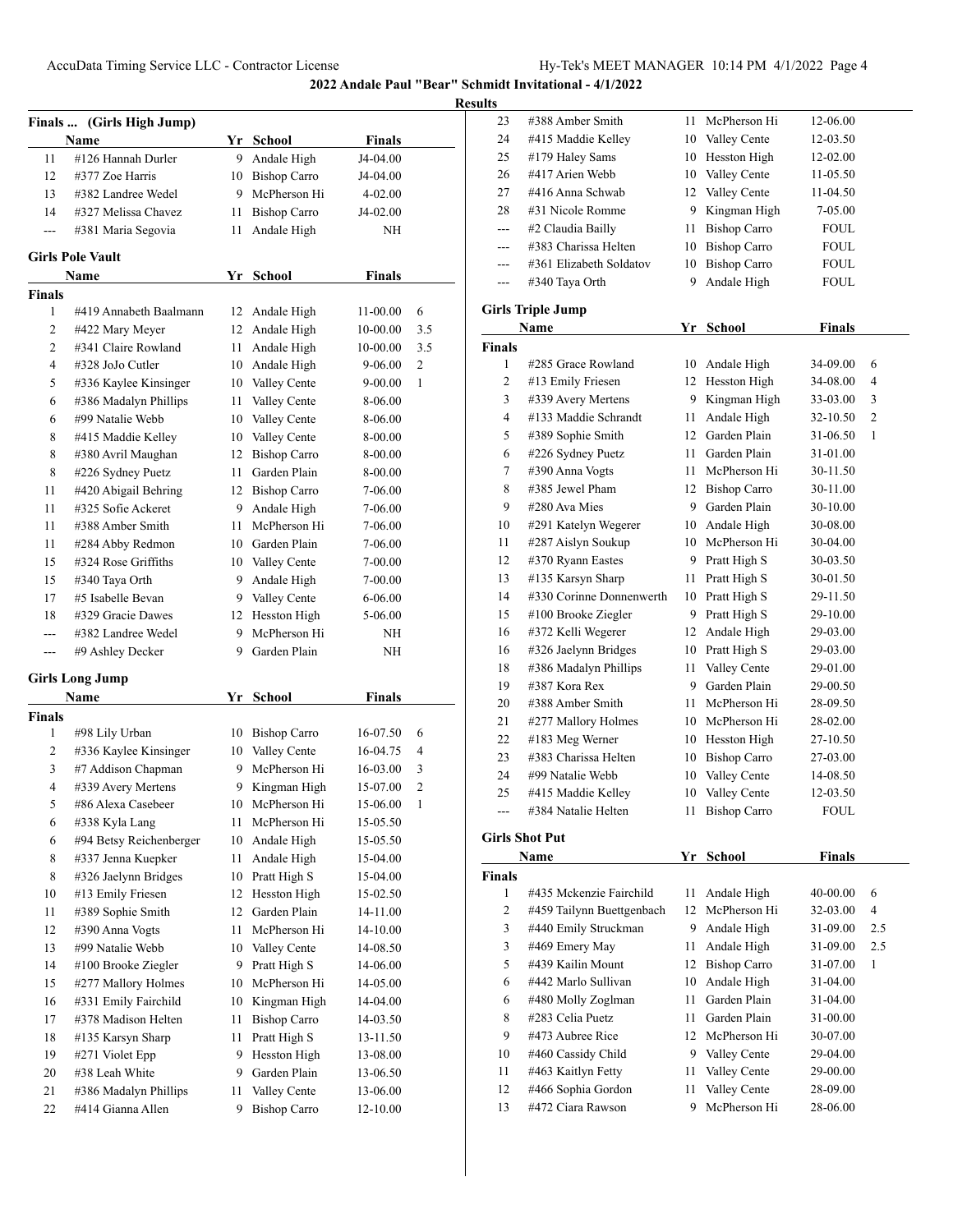| <b>Finals</b> | (Girls Shot Put)                             |         |                              |                    |                |
|---------------|----------------------------------------------|---------|------------------------------|--------------------|----------------|
|               | Name                                         |         | Yr School                    | <b>Finals</b>      |                |
| 14            | #438 Kaycee Mason                            | 9.      | Hesston High                 | 28-03.00           |                |
| 15            | #436 Eden Lilly                              | 9       | Garden Plain                 | 28-02.00           |                |
| 16            | #434 Peyton Custer                           |         | 10 Garden Plain              | 27-11.00           |                |
| 17            | #475 Keimarla Thompson                       |         | 10 Pratt High S              | 27-06.00           |                |
| 18            | #479 Valerie Weninger                        | 10      | Kingman High                 | 27-03.00           |                |
| 19            | #458 MACKENZIE Bell                          | 11      | Kingman High                 | 27-02.00           |                |
| 20            | #357 Morgan Freund                           | 9.      | Kingman High                 | 27-00.00           |                |
| 21            | #461 Jordan Cook                             | 11      | Pratt High S                 | 26-09.00           |                |
| 22            | #462 Emma Dowell                             | 11      | <b>Bishop Carro</b>          | 26-02.00           |                |
| 23            | #478 Ava Weninger                            | 10      | Andale High                  | 25-11.00           |                |
| 24            | #477 Grace Timmons                           | 11      | Valley Cente                 | 25-10.00           |                |
| 25            | #474 Gabrielle Robben                        | 9.      | <b>Bishop Carro</b>          | 25-05.00           |                |
| 26            | #464 Ella Friederich                         | 11      | Valley Cente                 | 25-00.00           |                |
| 27            | #468 Cordova Mariah                          | 11      | <b>Bishop Carro</b>          | 23-10.00           |                |
| 28            | #465 Trinity Goodwin                         | 11      | Andale High                  | 23-04.00           |                |
| 29            | #2 Millie Dressler                           |         | Cornerstone                  | 22-09.00           |                |
| 30            | #470 Sydney Mcgill                           |         | 9 Bishop Carro               | 22-07.00           |                |
| 31            | #457 Jade Baker                              | 9.      | Pratt High S                 | 21-10.00           |                |
| 32            | #414 Gianna Allen                            | 9       | <b>Bishop Carro</b>          | 21-09.00           |                |
| 33            | #476 Alex Thornton                           | 9.      | Andale High                  | x20-06.00          |                |
| 34            | #471 Chloe Naillieux                         | 12      | Kingman High                 | 20-05.00           |                |
|               | <b>Girls Discus Throw</b>                    |         |                              |                    |                |
|               | Name                                         | Yr      |                              | <b>Finals</b>      |                |
|               |                                              |         | School                       |                    |                |
| Finals<br>1   | #435 Mckenzie Fairchild                      | 11      | Andale High                  | 130-01             | 6              |
| 2             | #469 Emery May                               | 11      | Andale High                  | 107-00             | 4              |
| 3             | #481 Carley Bartell                          | 11      | Hesston High                 | 102-05             | 3              |
| 4             | #480 Molly Zoglman                           | 11      | Garden Plain                 | 102-03             | $\overline{2}$ |
| 5             | #484 Marin Pendergrass                       |         | 10 Bishop Carro              |                    | 1              |
| 6             | #459 Tailynn Buettgenbach                    | 12      | McPherson Hi                 | 99-08<br>98-07     |                |
| 7             | #439 Kailin Mount                            |         | 12 Bishop Carro              | 95-11              |                |
| 8             | #467 Jessa Jarmer                            | 10      | Andale High                  | 95-03              |                |
| 9             | #387 Kora Rex                                | 9       | Garden Plain                 | 94-04              |                |
| 10            |                                              |         |                              |                    |                |
| 11            | #478 Ava Weninger<br>#437 Emma Lubbers       | 10      | Andale High<br>Andale High   | 94-03              |                |
| 12            | #466 Sophia Gordon                           | 10      |                              | 91-11<br>$90 - 11$ |                |
|               | #461 Jordan Cook                             | 11      | Valley Cente                 |                    |                |
| 13            |                                              | 11<br>9 | Pratt High S<br>McPherson Hi | 90-10              |                |
| 14            | #472 Ciara Rawson<br>#441 Gretchen Stuhlsatz |         | Garden Plain                 | 90-00              |                |
| 15            |                                              | 11      |                              | 89-09              |                |
| 16            | #458 MACKENZIE Bell                          | 11      | Kingman High                 | 87-10              |                |
| 17            | #473 Aubree Rice                             | 12      | McPherson Hi                 | 87-03              |                |
| 18            | #474 Gabrielle Robben                        | 9.      | <b>Bishop Carro</b>          | 85-00              |                |
| 19            | #438 Kaycee Mason                            | 9.      | Hesston High                 | 83-11              |                |
| 20            | #464 Ella Friederich                         | 11      | Valley Cente                 | 83-02              |                |
| 21            | #483 Naomi Dooley                            | 12      | Garden Plain                 | 79-10              |                |
| 22            | #477 Grace Timmons                           | 11      | Valley Cente                 | 76-08              |                |
| 23            | #440 Emily Struckman                         | 9.      | Andale High                  | 75-02              |                |
| 24            | #6 Tyrianna Bridges                          | 9       | Hesston High                 | 75-01              |                |
| 25            | #479 Valerie Weninger                        | 10      | Kingman High                 | 73-07              |                |
| 25            | #463 Kaitlyn Fetty                           | 11      | Valley Cente                 | 73-07              |                |
| 27            | #2 Millie Dressler                           |         | Cornerstone                  | 73-05              |                |
| 27            | #465 Trinity Goodwin                         | 11      | Andale High                  | x73-05             |                |
| 29            | #457 Jade Baker                              | 9.      | Pratt High S                 | 73-02              |                |
| 30            | #475 Keimarla Thompson                       | 10      | Pratt High S                 | 71-02              |                |

| 31            | #436 Eden Lilly                            | 9  | Garden Plain        | 70-08         |                |
|---------------|--------------------------------------------|----|---------------------|---------------|----------------|
| 32            | #377 Zoe Harris                            | 10 | <b>Bishop Carro</b> | 66-02         |                |
| 33            | #486 Sydnie VanArsedale                    | 11 | <b>Bishop Carro</b> | 64-06         |                |
| 34            | #485 Ellie Probst                          | 10 | Andale High         | $x62-08$      |                |
| 35            | #434 Peyton Custer                         | 10 | Garden Plain        | 58-00         |                |
| 36            | #462 Emma Dowell                           | 11 | <b>Bishop Carro</b> | 54-02         |                |
| 37            | #471 Chloe Naillieux                       | 12 | Kingman High        | 52-10         |                |
|               |                                            |    |                     |               |                |
| 38            | #357 Morgan Freund                         | 9. | Kingman High        | 51-07         |                |
| 39            | #442 Marlo Sullivan                        | 10 | Andale High         | x48-09        |                |
| 40            | #482 Rylee Creamer                         | 9  | Hesston High        | 46-11         |                |
| 41            | #334 Aubrey Hoskisson                      | 10 | Hesston High        | 46-00         |                |
| 42            | #460 Cassidy Child                         | 9  | Valley Cente        | 44-03         |                |
| 43            | #476 Alex Thornton                         | 9  | Andale High         | x43-01        |                |
|               | <b>Girls Hammer Throw</b>                  |    |                     |               |                |
|               | Name                                       |    | Yr School           | <b>Finals</b> |                |
| <b>Finals</b> |                                            |    |                     |               |                |
| 1             | #266 Piper Camp                            | 10 | Andale High         | 119-08        | 6              |
| 2             | #437 Emma Lubbers                          |    |                     | 94-09         | 4              |
|               | #435 Mckenzie Fairchild                    | 10 | Andale High         |               |                |
| 3             |                                            | 11 | Andale High         | 91-00         | 3              |
| 4             | #2 Millie Dressler                         |    | Cornerstone         | 80-02         | 2              |
| 5             | #441 Gretchen Stuhlsatz                    | 11 | Garden Plain        | 77-10         | 1              |
| 6             | #440 Emily Struckman                       | 9  | Andale High         | 66-10         |                |
| 7             | #438 Kaycee Mason                          | 9  | Hesston High        | 65-09         |                |
| 8             | #439 Kailin Mount                          | 12 | <b>Bishop Carro</b> | $60 - 10$     |                |
| 9             | #442 Marlo Sullivan                        | 10 | Andale High         | 56-07         |                |
| 10            | #436 Eden Lilly                            | 9  | Garden Plain        | 54-02         |                |
| 11            | #434 Peyton Custer                         | 10 | Garden Plain        | 53-00         |                |
| 12            | #387 Kora Rex                              | 9  | Garden Plain        | 47-09         |                |
|               |                                            |    |                     |               |                |
|               |                                            |    |                     |               |                |
|               | <b>Girls Javelin Throw</b>                 |    |                     |               |                |
|               | Name                                       | Yr | <b>School</b>       | <b>Finals</b> |                |
| <b>Finals</b> |                                            |    |                     |               |                |
| 1             | #435 Mckenzie Fairchild                    | 11 | Andale High         | 160-03        | 6              |
| 2             | #483 Naomi Dooley                          | 12 | Garden Plain        | 105-05        | 4              |
| 3             | #469 Emery May                             | 11 | Andale High         | 104-09        | 3              |
| 4             | #467 Jessa Jarmer                          | 10 | Andale High         | 101-10        | $\overline{2}$ |
| 5             | #337 Jenna Kuepker                         | 11 | Andale High         | 98-08         | 1              |
| 6             | #480 Molly Zoglman                         | 11 | Garden Plain        | 96-02         |                |
| 7             | #335 Kaci Kelp                             | 9  | Andale High         | 92-08         |                |
| 8             | #475 Keimarla Thompson                     | 10 | Pratt High S        | 91-03         |                |
| 9             | #437 Emma Lubbers                          | 10 | Andale High         | 91-01         |                |
| 10            | #461 Jordan Cook                           | 11 | Pratt High S        | 88-05         |                |
| 11            | #125 Kylie Doonan                          | 11 | <b>Bishop Carro</b> | 88-01         |                |
| 12            | #493 Natalie Smith                         | 11 | <b>Bishop Carro</b> | 87-07         |                |
| 13            | #458 MACKENZIE Bell                        | 11 | Kingman High        | 87-01         |                |
| 14            | #479 Valerie Weninger                      | 10 | Kingman High        | 86-08         |                |
| 15            | #441 Gretchen Stuhlsatz                    | 11 | Garden Plain        | 85-00         |                |
| 16            | #440 Emily Struckman                       | 9  | Andale High         | x83-04        |                |
| 17            | #491 Catherine Munn                        | 10 | <b>Bishop Carro</b> | 83-01         |                |
| 18            |                                            | 10 | McPherson Hi        | 82-05         |                |
|               | #492 Kyndall Sandbo<br>#442 Marlo Sullivan | 10 |                     |               |                |
| 19            |                                            |    | Andale High         | x79-05        |                |
| 20            | #485 Ellie Probst                          | 10 | Andale High         | x78-07        |                |
| 21            | #357 Morgan Freund                         | 9  | Kingman High        | 77-06         |                |
| 22            | #489 Macee Lehr                            | 10 | Valley Cente        | 77-02         |                |
| 23            | #387 Kora Rex                              | 9  | Garden Plain        | 74-04         |                |
| 24            | #273 Megan Folks                           | 11 | Hesston High        | 70-10         |                |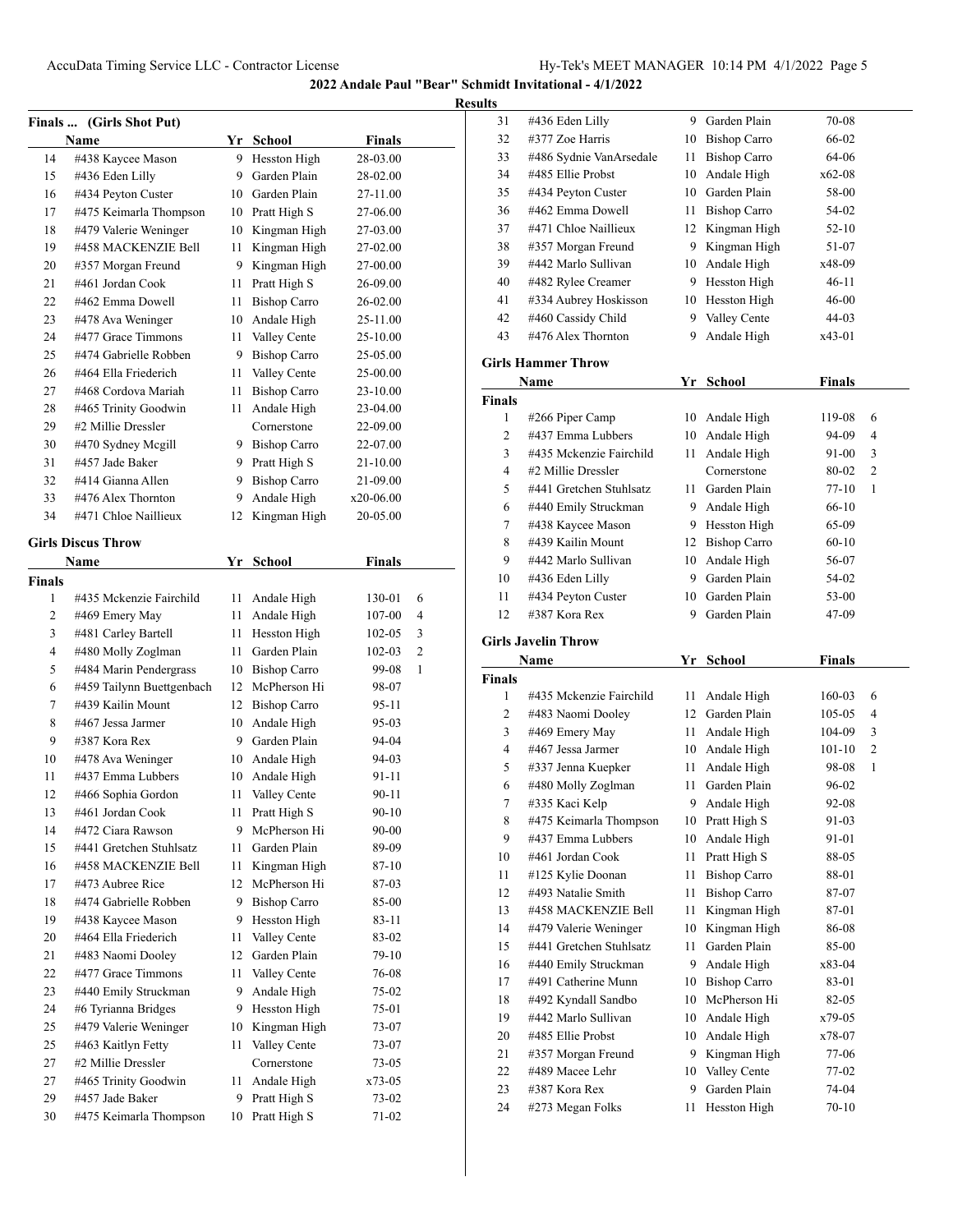**Results**

|        | Finals  (Girls Javelin Throw) |    |                     |           |   |
|--------|-------------------------------|----|---------------------|-----------|---|
|        | Name                          |    | Yr School           | Finals    |   |
| 24     | #476 Alex Thornton            | 9. | Andale High         | x70-10    |   |
| 24     | #377 Zoe Harris               |    | 10 Bishop Carro     | $70 - 10$ |   |
| 27     | #276 Victoria Hepburn         |    | 9 Kingman High      | 70-04     |   |
| 27     | #438 Kaycee Mason             |    | 9 Hesston High      | 70-04     |   |
| 29     | #388 Amber Smith              | 11 | McPherson Hi        | 69-06     |   |
| 30     | #384 Natalie Helten           | 11 | <b>Bishop Carro</b> | 69-05     |   |
| 31     | #278 Lauren Horsch            | 9. | Andale High         | x69-00    |   |
| 32     | #30 Emma Primrose             |    | 10 Pratt High S     | 68-09     |   |
| 33     | #126 Hannah Durler            |    | 9 Andale High       | x68-03    |   |
| 34     | #471 Chloe Naillieux          |    | 12 Kingman High     | 65-03     |   |
| 35     | #487 Chelsea Blake            |    | 9 Bishop Carro      | 64-07     |   |
| 36     | #95 Lilly Smith               | 11 | Hesston High        | 63-06     |   |
| 37     | #19 Laci Kelp                 |    | 9 Andale High       | $x60-03$  |   |
| 38     | #490 Carley Malm              |    | 12 McPherson Hi     | 58-11     |   |
| 39     | #334 Aubrey Hoskisson         |    | 10 Hesston High     | 57-02     |   |
| 40     | #376 Elliot Dyer              | 9. | Andale High         | $x57-00$  |   |
| 41     | #9 Ashley Decker              |    | 9 Garden Plain      | 52-08     |   |
| 42     | #465 Trinity Goodwin          | 11 | Andale High         | x49-09    |   |
| 43     | #416 Anna Schwab              |    | 12 Valley Cente     | 48-08     |   |
| 44     | #34 Johanna Staff-Nilson      | 11 | McPherson Hi        | 48-03     |   |
| 45     | #488 Sydney Cummins           |    | 9 McPherson Hi      | $45-02$   |   |
| 46     | #482 Rylee Creamer            | 9  | Hesston High        | $40 - 04$ |   |
|        | <b>Boys 100 Meter Dash</b>    |    |                     |           |   |
|        | Name                          | Yr | <b>School</b>       | Finals    |   |
| Finals |                               |    |                     |           |   |
| 1      | #45 Nolan Bevan               | 11 | Valley Cente        | 11.23     | 6 |
| 2      | #41 Avrey Albright            | 11 | Kingman High        | 11.49     | 4 |
| 3      | #77 Nick Schwab               | 12 | Andale High         | 11.77     | 3 |
| 4      | #62 Ivan Lies                 |    | 12 Andale High      | 11.79     | 2 |
| 5      | #72 Michael Polley            |    | 12 Bishop Carro     | 11.84     | 1 |
| 6      | #75 Jayce Schriner            |    | 10 McPherson Hi     | 11.86     |   |
| 7      | #73 Daniel Reichert           |    | 12 Andale High      | 11.91     |   |
| 8      | #82 Brett Wetta               |    | 10 Wichita Coll     | 11.96     |   |
| 9      | #42 Javyn Alexander           |    | 10 McPherson Hi     | 11.97     |   |
| 10     | #54 Kaden Harold              | 10 | McPherson Hi        | 11.99     |   |
| 11     | #76 Sky Schriner              | 12 | McPherson Hi        | 12.05     |   |
| 12     | #51 Taegan Gallagher          | 11 | Garden Plain        | 12.11     |   |
| 13     | #69 Kyler Palmer              | 12 | Valley Cente        | 12.17     |   |
| 14     | #61 Luke Kuhn                 | 10 | Andale High         | 12.21     |   |
| 15     | #47 Brayden Boyd              | 11 | Valley Cente        | 12.32     |   |
| 16     | #48 Peyden Chronister         | 11 | Wichita Coll        | 12.35     |   |
| 17     | #46 Cameron Bowyer            | 11 | Valley Cente        | 12.39     |   |
| 18     | #78 Spencer Sullivan          | 12 | Wichita Coll        | 12.51     |   |
| 19     | #105 Conner Bruch             | 9  | Andale High         | 12.52     |   |
| 20     | #79 Ke'Rel Thompson           | 11 | Pratt High S        | 12.57     |   |
| 21     | #65 Jack McDonald             | 11 | Valley Cente        | 12.58     |   |
| 22     | #68 Josiah Nowak              | 10 | Garden Plain        | 12.78     |   |
| 23     | #56 Jace Hartinger            | 11 | McPherson Hi        | 12.90     |   |
| 24     | #44 Colby Bannon              | 10 | Kingman High        | 12.99     |   |
| 25     | #43 Ian Aouad                 | 10 | Andale High         | 13.02     |   |
| 26     | #60 Tolan Kingery             | 11 | Kingman High        | 13.03     |   |
| 27     | #70 Kaden Pauly               | 11 | Garden Plain        | 13.08     |   |
| 28     | #53 Trey Hahn                 | 12 | Garden Plain        | 13.10     |   |
| 29     | #66 Isaac Mertens             | 9  | Kingman High        | 13.11     |   |
|        |                               |    |                     |           |   |

| s  |                      |    |                     |        |  |
|----|----------------------|----|---------------------|--------|--|
| 30 | #67 Ian Muth         | 9  | <b>Bishop Carro</b> | 13.13  |  |
| 31 | #40 Nick Adams       | 10 | Wichita Coll        | 13.15  |  |
| 32 | #64 Foster Martin    | 9  | <b>Bishop Carro</b> | 13.18  |  |
| 33 | #71 Brendan Peltzer  | 10 | Andale High         | x13.35 |  |
| 34 | #59 Chris Kempski    | 12 | <b>Bishop Carro</b> | 13.35  |  |
| 35 | #85 Alex Wunderlich  | 10 | Wichita Coll        | 13.40  |  |
| 36 | #80 Malachi Vela     | 10 | Hesston High        | 13.61  |  |
| 37 | #84 Jordonn Williams | 10 | <b>Bishop Carro</b> | 13.76  |  |
| 38 | #50 Ryan Diller      | 10 | Hesston High        | 14.34  |  |
| 39 | #63 Peter Machado    | 9  | Hesston High        | 14.36  |  |
| 40 | #57 Ashton Hoheisel  | 9  | Garden Plain        | 14.36  |  |
| 41 | #49 Vincent Damm     | 9  | <b>Bishop Carro</b> | 14.66  |  |
| 42 | #58 Herminio Jacquez | 9  | Hesston High        | 15.29  |  |
| 43 | #55 Eli Harpley      | 11 | Hesston High        | 15.67  |  |
| 44 | #83 Devon Wilder     | 10 | Garden Plain        | 15.77  |  |
| 45 | #544 Tanner Johnaon  |    | Valley Cente        | 51.19  |  |

# **Boys 200 Meter Dash**

| Name          |                        |      | Yr School           | <b>Finals</b> |                |  |
|---------------|------------------------|------|---------------------|---------------|----------------|--|
| <b>Finals</b> |                        |      |                     |               |                |  |
| 1             | #45 Nolan Bevan        | 11   | Valley Cente        | 23.24         | 6              |  |
| 2             | #117 Gage Prosser      | 10   | Andale High         | 23.52         | 4              |  |
| 3             | #41 Avrey Albright     | 11   | Kingman High        | 23.54         | 3              |  |
| 4             | #119 James Shackelford |      | 10 Wichita Coll     | 23.60         | $\overline{c}$ |  |
| 5             | #110 Wesley Fair       | 11   | Wichita Coll        | 23.78         | $\mathbf{1}$   |  |
| 6             | #106 Trey Buckbee      | 12   | McPherson Hi        | 23.92         |                |  |
| 7             | #115 Jack Loyd         | 12   | <b>Bishop Carro</b> | 23.94         |                |  |
| 8             | #118 Joseph Rodriguez  | 10   | <b>Bishop Carro</b> | 24.37         |                |  |
| 9             | #51 Taegan Gallagher   | 11 - | Garden Plain        | 24.53         |                |  |
| 10            | #54 Kaden Harold       | 10   | McPherson Hi        | 24.58         |                |  |
| 11            | #104 Cameron Brown     |      | 12 Wichita Coll     | 24.67         |                |  |
| 12            | #121 Aj Weninger       |      | 12 Kingman High     | 24.78         |                |  |
| 13            | #102 Brody Bell        |      | 9 Kingman High      | 25.13         |                |  |
| 14            | #111 Jackson Fargo     |      | 10 Andale High      | 25.16         |                |  |
| 15            | #69 Kyler Palmer       |      | 12 Valley Cente     | 25.22         |                |  |
| 16            | #101 Samuel Becker     | 11   | McPherson Hi        | 25.24         |                |  |
| 17            | #48 Peyden Chronister  | 11   | Wichita Coll        | 25.28         |                |  |
| 18            | #65 Jack McDonald      | 11   | Valley Cente        | 25.34         |                |  |
| 19            | #108 Bo Dome           | 10   | Andale High         | 25.48         |                |  |
| 20            | #47 Brayden Boyd       | 11   | Valley Cente        | 25.56         |                |  |
| 21            | #114 Gage Lee          | 10   | Garden Plain        | 25.58         |                |  |
| 22            | #120 Jordan Wade       |      | 10 Valley Cente     | 25.88         |                |  |
| 23            | #56 Jace Hartinger     | 11   | McPherson Hi        | 25.90         |                |  |
| 24            | #79 Ke'Rel Thompson    | 11.  | Pratt High S        | 26.15         |                |  |
| 25            | #103 Ryan Bond         | 9.   | McPherson Hi        | 26.45         |                |  |
| 26            | #68 Josiah Nowak       |      | 10 Garden Plain     | 26.55         |                |  |
| 27            | #107 Ruben Correa      | 11-  | <b>Bishop Carro</b> | 26.74         |                |  |
| 28            | #85 Alex Wunderlich    |      | 10 Wichita Coll     | 26.77         |                |  |
| 29            | #113 Andrew Hallgarth  | 12   | McPherson Hi        | 26.88         |                |  |
| 30            | #53 Trey Hahn          | 12   | Garden Plain        | 26.89         |                |  |
| 31            | #70 Kaden Pauly        | 11   | Garden Plain        | 27.10         |                |  |
| 32            | #40 Nick Adams         |      | 10 Wichita Coll     | 27.31         |                |  |
| 33            | #116 Keegan Miller     |      | 10 Bishop Carro     | 27.62         |                |  |
| 34            | #71 Brendan Peltzer    |      | 10 Andale High      | 27.65         |                |  |
| 35            | #64 Foster Martin      |      | 9 Bishop Carro      | 27.74         |                |  |
| 36            | #84 Jordonn Williams   | 10   | <b>Bishop Carro</b> | 28.77         |                |  |
| 37            | #50 Ryan Diller        | 10   | Hesston High        | 29.80         |                |  |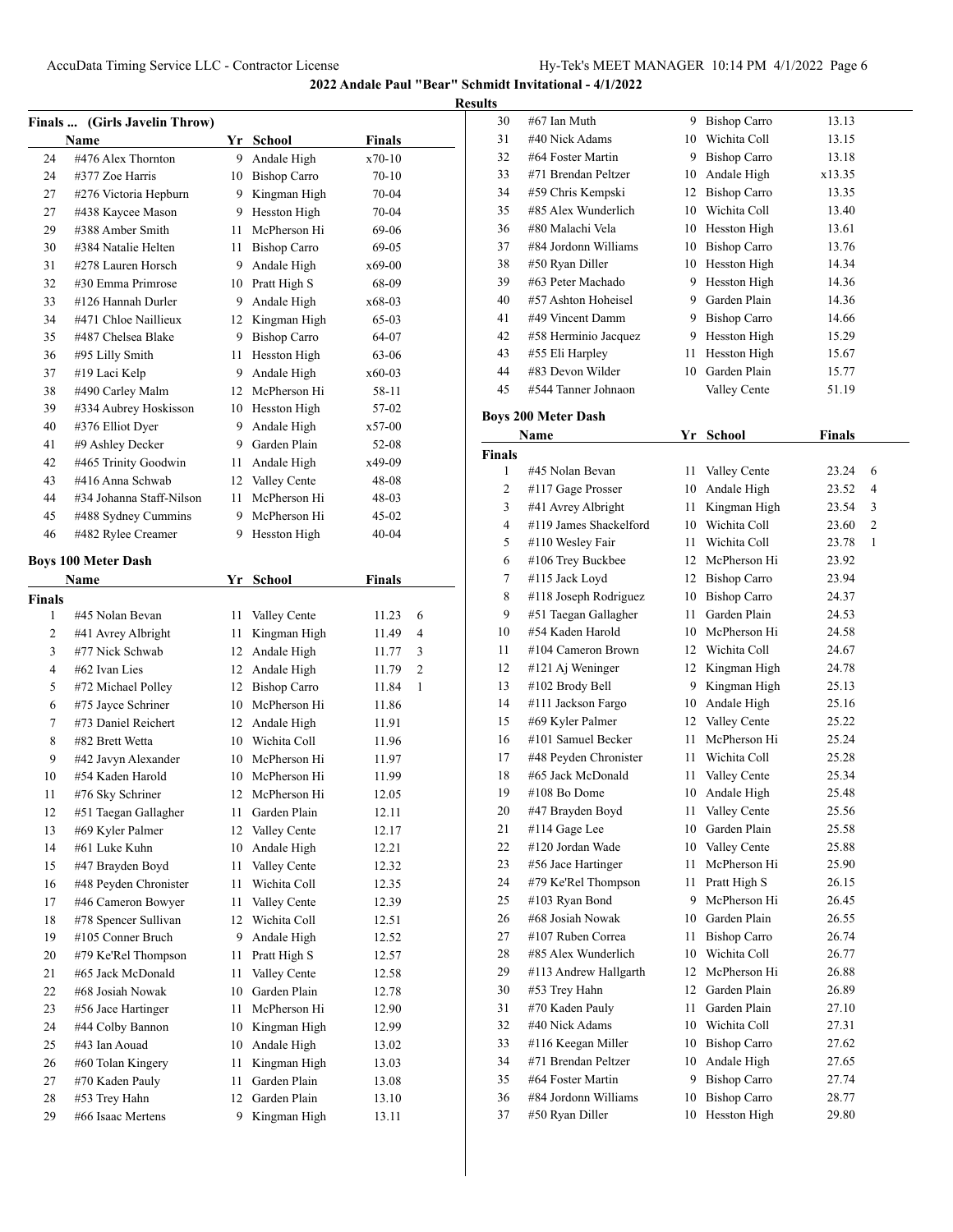**Results**

|               | Finals  (Boys 200 Meter Dash)           |         |                              |                    |   |
|---------------|-----------------------------------------|---------|------------------------------|--------------------|---|
|               | Name                                    |         | Yr School                    | <b>Finals</b>      |   |
| 38            | #58 Herminio Jacquez                    | 9       | Hesston High                 | 31.88              |   |
|               | <b>Boys 400 Meter Dash</b>              |         |                              |                    |   |
|               | <b>Name</b>                             | Yr      | <b>School</b>                | <b>Finals</b>      |   |
| <b>Finals</b> |                                         |         |                              |                    |   |
| 1             | #41 Avrey Albright                      | 11      | Kingman High                 | 50.38              | 6 |
| 2             | #144 Keaton Hansard                     | 11      | <b>Bishop Carro</b>          | 50.49              | 4 |
| 3             | #152 Carson Phelps                      | 11      | Wichita Coll                 | 50.69              | 3 |
| 4             | #115 Jack Loyd                          |         | 12 Bishop Carro              | 50.79              | 2 |
| 5             | #154 Nathan Seck                        | 12      | Andale High                  | 52.02              | 1 |
| 6             | #140 Joshua Capps                       | 12      | <b>Bishop Carro</b>          | 54.01              |   |
| 7             | #51 Taegan Gallagher                    | 11      | Garden Plain                 | 54.95              |   |
| 8             | #150 Noah Mcgregor                      | 11 -    | Garden Plain                 | 55.66              |   |
| 9             | #151 Michael Nance                      | 11      | <b>Bishop Carro</b>          | 56.39              |   |
| 10            | #142 CJ Gonzalez                        |         | 9 Valley Cente               | 56.93              |   |
| 11            | #146 Micah Krehbiel                     |         | 12 Kingman High              | 57.03              |   |
| 12            | #147 Simon Lyon                         | 11      | McPherson Hi                 | 57.16              |   |
| 13            | #159 Zayden Volden                      |         | 10 Kingman High              | 58.26              |   |
| 14            | #54 Kaden Harold                        |         | 10 McPherson Hi              | 58.59              |   |
| 15            | #149 Beau Martinez                      |         | 10 Valley Cente              | 58.82              |   |
| 16            | #155 Harrison Simon                     |         | 9 Wichita Coll               | 59.09              |   |
| 17            | #138 Jack Barker                        |         | 9 Pratt High S               | 59.49              |   |
| 18            | #158 Tate Vieselmeyer                   |         | 10 Garden Plain              | 59.62              |   |
|               | #153 Rock Schomaker                     |         |                              |                    |   |
| 19            | #120 Jordan Wade                        |         | 10 Valley Cente              | 59.78              |   |
| 20            |                                         | 10      | Valley Cente                 | 1:00.52            |   |
| 21            | #59 Chris Kempski                       | 12      | <b>Bishop Carro</b>          | 1:01.28            |   |
| 22            | #157 Tate Tyler                         | 11      | Valley Cente                 | 1:01.35            |   |
| 23            | #68 Josiah Nowak                        | 10      | Garden Plain                 | 1:01.83            |   |
| 24            | #80 Malachi Vela                        |         | 10 Hesston High              | 1:02.33            |   |
| 25            | #139 Samuel Bergner                     | 11      | Pratt High S                 | 1:02.84            |   |
| 26            | #160 Colt Williams                      | 10      | Valley Cente                 | 1:03.13            |   |
| 27            | #116 Keegan Miller                      | 10      | <b>Bishop Carro</b>          | 1:03.35            |   |
| 28            | #141 Rylan Devine                       | 9       | Garden Plain                 | 1:03.42            |   |
| 29            | #156 Ethan Stimatze                     | 9.      | Pratt High S                 | 1:04.49            |   |
| 30            | #57 Ashton Hoheisel                     | 9       | Garden Plain                 | 1:05.70            |   |
|               | <b>Boys 800 Meter Run</b>               |         |                              |                    |   |
|               | Name                                    | Yr      | <b>School</b>                | Finals             |   |
| <b>Finals</b> |                                         |         |                              |                    |   |
| 1             | #213 Trent Zimbelman                    | 11      | <b>Bishop Carro</b>          | 2:00.94            | 6 |
| 2             | #195 Carson McEachern                   | 12      | <b>Bishop Carro</b>          | 2:02.37            | 4 |
| 3             | #196 Connor McKinney                    | 11      | <b>Bishop Carro</b>          | 2:07.10            | 3 |
| 4             | #200 Brock Moses                        | 9       | Valley Cente                 | 2:07.49            | 2 |
| 5             | #203 Christian Rottinghaus              | 11      | <b>Bishop Carro</b>          | 2:07.54            | 1 |
| 6             | #211 Zach Winter                        | 12      | Andale High                  | 2:08.17            |   |
| 7             | #208 Will Tice                          | 12      | Garden Plain                 | 2:09.03            |   |
| 8             | #193 Gunnar Leonard                     | 10      | <b>Bishop Carro</b>          | 2:11.57            |   |
| 9             | #190 Tyler Gwyn                         | 12      | Wichita Coll                 | 2:12.92            |   |
|               | #204 Ty Scheer                          | 10      | Garden Plain                 | 2:18.49            |   |
|               | #207 Ayden Summers                      | 12      | Hesston High                 | 2:19.29            |   |
| 10            |                                         |         |                              | 2:21.43            |   |
| 11            |                                         |         |                              |                    |   |
| 12            | #206 Thane Stuhlsatz                    | 11      | Garden Plain                 |                    |   |
| 13            | #199 Carlos Monarrez                    |         | 9 Valley Cente               | 2:24.49            |   |
| 14<br>15      | #210 Blake Winsor<br>#191 Collin Haukap | 9<br>11 | Pratt High S<br>Garden Plain | 2:24.64<br>2:29.16 |   |

| 17            | #155 Harrison Simon        |                 | 9 Wichita Coll      | 2:31.79            |   |
|---------------|----------------------------|-----------------|---------------------|--------------------|---|
| 18            | #185 Oliver Casper         | 12 Bishop Carro |                     | 2:34.18            |   |
| 19            | #198 Joshua Mohr           |                 | 10 Andale High      | 2:34.37            |   |
| 20            | #187 Hunter Diller         |                 | 9 Hesston High      | 2:34.58            |   |
| 21            | #194 Wyatt Lovell          |                 | 9 Pratt High S      | 2:34.61            |   |
| 22            | #209 Karter Voegeli        | 11 -            | Valley Cente        | 2:37.00            |   |
| 23            | #197 Hunter Mendez         |                 | 10 McPherson Hi     | 2:37.44            |   |
| 24            | #202 Jiwoong Park          |                 | 8 Wichita Coll      | 2:44.91            |   |
| 25            | #184 Aidan Case            |                 | 10 Valley Cente     |                    |   |
| 26            | #189 Carter Graversen      |                 | 10 Valley Cente     | 2:53.83<br>2:53.90 |   |
|               |                            |                 |                     |                    |   |
|               | <b>Boys 1600 Meter Run</b> |                 |                     |                    |   |
|               | Name                       | Yr              | <b>School</b>       | <b>Finals</b>      |   |
| <b>Finals</b> |                            |                 |                     |                    |   |
| 1             | #195 Carson McEachern      |                 | 12 Bishop Carro     | 4:31.85            | 6 |
| 2             | #243 $Cj$ Meyer            | 11              | Wichita Coll        | 4:37.86            | 4 |
| 3             | #213 Trent Zimbelman       | 11              | <b>Bishop Carro</b> | 4:43.38            | 3 |
| 4             | #196 Connor McKinney       | 11 -            | <b>Bishop Carro</b> | 4:45.45            | 2 |
| 5             | #200 Brock Moses           |                 | 9 Valley Cente      | 4:48.23            | 1 |
| 6             | #203 Christian Rottinghaus | 11 -            | <b>Bishop Carro</b> | 4:49.53            |   |
| 7             | #193 Gunnar Leonard        |                 | 10 Bishop Carro     | 4:50.39            |   |
| 8             | #240 Thomas Martin         | 11              | <b>Bishop Carro</b> | 4:57.91            |   |
| 9             | #234 Casey Heinrichs       |                 | 9 Hesston High      | 5:05.72            |   |
| 10            | #207 Ayden Summers         |                 | 12 Hesston High     | 5:05.88            |   |
| 11            | #242 Roberto Mendez        | 11              | McPherson Hi        | 5:09.18            |   |
| 12            | #233 Mason Hart            |                 | 10 Wichita Coll     | 5:13.51            |   |
| 13            | #246 Jonas Schielke        |                 | 10 Valley Cente     | 5:15.14            |   |
| 14            | #250 Nick Winter           |                 | 10 Andale High      | 5:16.20            |   |
| 15            | #239 Roman Mai             | 11.             | McPherson Hi        | 5:19.96            |   |
| 16            | #199 Carlos Monarrez       |                 | 9 Valley Cente      | 5:28.12            |   |
| 17            | #206 Thane Stuhlsatz       | 11 -            | Garden Plain        | 5:28.71            |   |
| 18            | #249 Ethan Thompson        |                 | 10 Hesston High     | 5:29.50            |   |
| 19            | #232 Finn Fuqua            |                 | 9 Hesston High      | 5:29.81            |   |
| 20            | #241 Logan McKim           |                 | 9 Garden Plain      | 5:33.32            |   |
| 21            | #248 Jacob Scott           |                 | 12 McPherson Hi     | 5:37.46            |   |
| 22            | #68 Josiah Nowak           |                 | 10 Garden Plain     | 5:42.47            |   |
| 23            | #198 Joshua Mohr           |                 | 10 Andale High      | 5:43.17            |   |
| 24            | #186 Teagen Daerr          |                 | 12 Garden Plain     | 5:45.19            |   |
| 25            | #245 Mason Robles          |                 | 9 Valley Cente      | 5:45.96            |   |
|               | #237 Steven Madorin        |                 |                     | 5:46.17            |   |
| 26            |                            |                 | 9 Andale High       |                    |   |
| 27            | #236 Wesley Liggett        |                 | 9 Pratt High S      | 5:50.99            |   |
| 28            | #231 Kael Conrady          | 11              | Valley Cente        | 5:55.26            |   |
| 29            | #247 Preston Schuetz       | 11              | Valley Cente        | 6:08.30            |   |
| 30            | #238 Delfino Magnall       | 9               | McPherson Hi        | 6:29.69            |   |
|               | <b>Boys 3200 Meter Run</b> |                 |                     |                    |   |
|               | Name                       | Yr              | <b>School</b>       | <b>Finals</b>      |   |
| <b>Finals</b> |                            |                 |                     |                    |   |
| 1             | #244 Will Meyer            |                 | 9 Wichita Coll      | 10:07.54           | 6 |
| 2             | #240 Thomas Martin         | 11              | <b>Bishop Carro</b> | 10:14.82           | 4 |
| 3             | #261 Dalton Moses          |                 | 9 Valley Cente      | 10:53.71           | 3 |
| 4             | #263 Ethan Townsend        |                 | 12 Bishop Carro     | 10:59.58           | 2 |
| 5             | #259 Samuel Karnes         |                 | 12 Bishop Carro     | 11:02.31           | 1 |
| 6             | #255 Natanael Chavez       |                 | 10 Pratt High S     | 11:15.13           |   |
| 7             | #234 Casey Heinrichs       | 9               | Hesston High        | 11:22.49           |   |
| 8             | #242 Roberto Mendez        | 11              | McPherson Hi        | 11:26.51           |   |
| 9             | #256 Ethan Elder           | 9               | McPherson Hi        | 11:31.08           |   |
|               |                            |                 |                     |                    |   |
|               |                            |                 |                     |                    |   |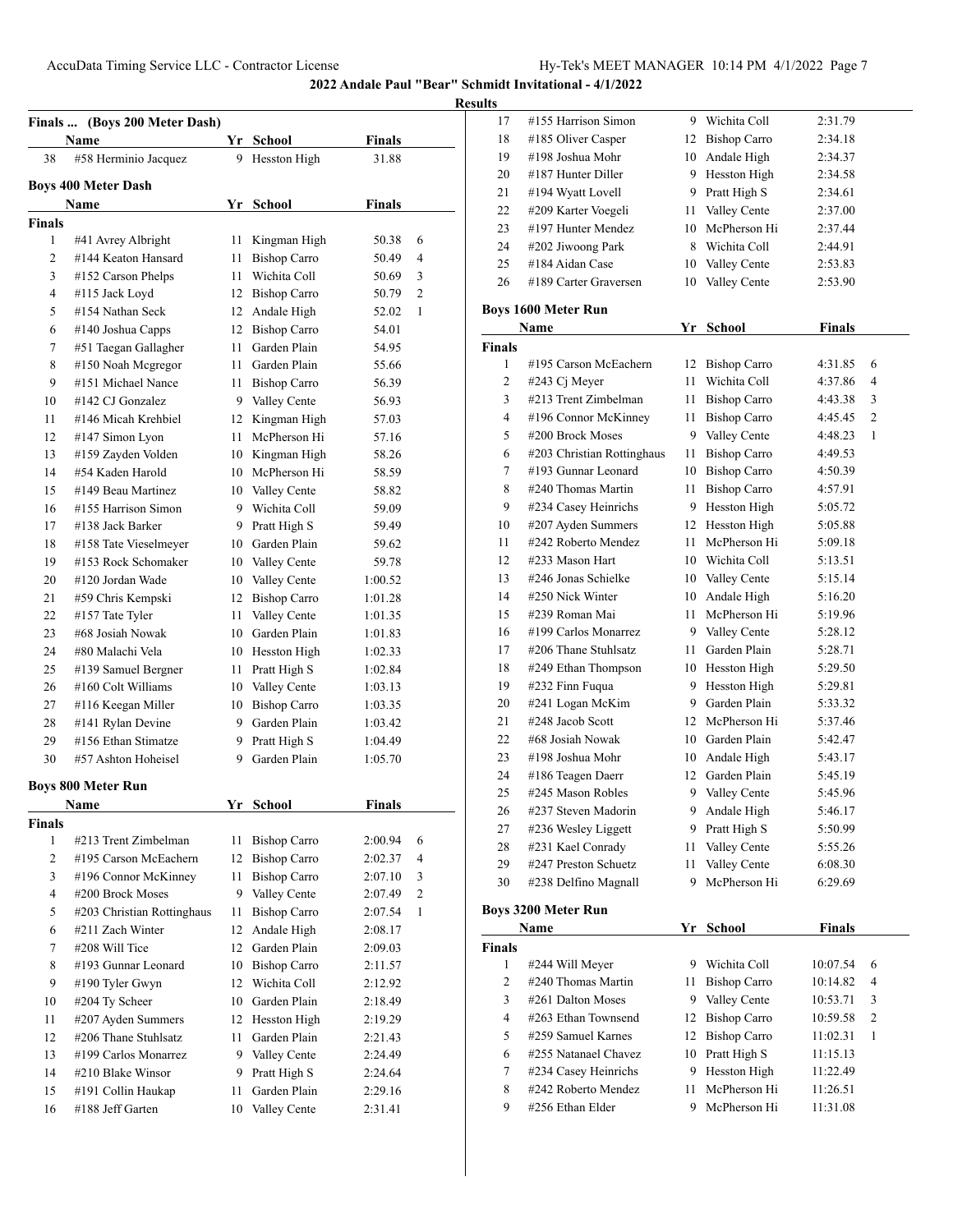| 10<br>#258 Michael Johnson<br>12<br><b>Bishop Carro</b><br>11:36.48<br>McPherson Hi<br>11<br>#257 Garrett Floyd<br>9<br>11:39.78<br>12<br>#207 Ayden Summers<br>Hesston High<br>11:40.90<br>12<br>#260 Isaac Melcher<br>13<br>10<br><b>Bishop Carro</b><br>11:46.60<br>#239 Roman Mai<br>McPherson Hi<br>14<br>11<br>11:50.68<br>15<br>#254 Marc Bergman<br>11<br><b>Bishop Carro</b><br>11:52.25<br>Hesston High<br>16<br>#232 Finn Fuqua<br>9<br>12:01.22<br>17<br>#249 Ethan Thompson<br>10<br>Hesston High<br>12:13.20<br>#262 Maddox Riffey<br>10<br>Pratt High S<br>18<br>12:19.67<br>Garden Plain<br>19<br>#241 Logan McKim<br>9<br>12:27.57<br>#245 Mason Robles<br>9<br>Valley Cente<br>20<br>13:17.76<br>21<br>#253 Griswold Andrew<br>11<br>Valley Cente<br>15:05.88<br><b>Finals</b><br>Yr School<br>Name<br>1<br>#301 Luke Holthusen<br><b>Bishop Carro</b><br>16.74<br>10<br>2<br>Garden Plain<br>#292 Logan Albers<br>12<br>16.75<br>3<br>#302 Matthew Holthusen<br>12<br><b>Bishop Carro</b><br>17.05<br>$\overline{4}$<br>#296 Kelby Eck<br>11<br>Andale High<br>17.09<br>5<br>#82 Brett Wetta<br>Wichita Coll<br>10<br>17.68<br>6<br>#304 Bo Kaiser<br>9<br>Andale High<br>17.74<br>7<br>#309 Ashton Molello<br>11<br>Valley Cente<br>18.30<br><b>Bishop Carro</b><br>8<br>#297 Philip Eck<br>11<br>18.48<br>9<br>#300 Lucas Hemmen<br>Andale High<br>10<br>18.48<br><b>Bishop Carro</b><br>10<br>#295 Caleb Degroot<br>9<br>18.92<br>Garden Plain<br>11<br>#307 Daniel Mans<br>12<br>18.92<br>12<br>#294 Lucky Brewer<br>9.<br>McPherson Hi<br>18.92<br>#310 Cory Muehler<br>13<br>McPherson Hi<br>10<br>19.10<br>#311 Harrison Potucek<br>14<br>9<br>Andale High<br>19.29<br>15<br>#308 Connor McLemore<br>9.<br>Pratt High S<br>19.31<br>Valley Cente<br>15<br>#313 Max Preheim<br>11<br>19.31<br>12<br>Andale High<br>17<br>#312 Jacksyn Potucek<br>19.53<br>#299 Elliot Helton<br>Garden Plain<br>18<br>11<br>19.74<br>19<br>#293 Ben Bradshaw<br>9<br>Kingman High<br>19.75<br>#306 Jak Krehbiel<br>Andale High<br>20<br>9<br>19.77<br>9 Bishop Carro<br>21<br>19.94<br>#303 Caleb Iseman<br>#298 Michael Frank<br>10 Bishop Carro<br>22<br>20.82<br>23<br>#305 Asa Keough<br>11<br>McPherson Hi<br>21.04<br>Yr_School<br><b>Finals</b><br>Name<br>1<br>#321 Matthew Seiler<br>Andale High<br>41.81<br>12<br>2<br>#302 Matthew Holthusen<br>12<br><b>Bishop Carro</b><br>42.24<br>3<br><b>Bishop Carro</b><br>#297 Philip Eck<br>11<br>42.54<br>4<br>#292 Logan Albers<br>Garden Plain<br>12<br>42.73<br>5<br>#301 Luke Holthusen<br>10<br><b>Bishop Carro</b><br>43.41<br>Andale High<br>6<br>#296 Kelby Eck<br>11<br>43.87<br>7<br>Valley Cente<br>#309 Ashton Molello<br>11<br>44.39<br>#307 Daniel Mans<br>Garden Plain<br>8<br>12<br>45.40<br>9<br>#313 Max Preheim<br>11<br>Valley Cente<br>45.46<br>#316 Connor Bushell<br>11<br>Valley Cente<br>10<br>45.50<br>McPherson Hi<br>11<br>#310 Cory Muehler<br>10<br>45.65 | Finals  (Boys 3200 Meter Run)<br>Name | Yr | School | <b>Finals</b> |   |
|-------------------------------------------------------------------------------------------------------------------------------------------------------------------------------------------------------------------------------------------------------------------------------------------------------------------------------------------------------------------------------------------------------------------------------------------------------------------------------------------------------------------------------------------------------------------------------------------------------------------------------------------------------------------------------------------------------------------------------------------------------------------------------------------------------------------------------------------------------------------------------------------------------------------------------------------------------------------------------------------------------------------------------------------------------------------------------------------------------------------------------------------------------------------------------------------------------------------------------------------------------------------------------------------------------------------------------------------------------------------------------------------------------------------------------------------------------------------------------------------------------------------------------------------------------------------------------------------------------------------------------------------------------------------------------------------------------------------------------------------------------------------------------------------------------------------------------------------------------------------------------------------------------------------------------------------------------------------------------------------------------------------------------------------------------------------------------------------------------------------------------------------------------------------------------------------------------------------------------------------------------------------------------------------------------------------------------------------------------------------------------------------------------------------------------------------------------------------------------------------------------------------------------------------------------------------------------------------------------------------------------------------------------------------------------------------------------------------------------------------------------------------------------------------------------------------------------------------------------------------------------------------------------------------------------------------------------|---------------------------------------|----|--------|---------------|---|
|                                                                                                                                                                                                                                                                                                                                                                                                                                                                                                                                                                                                                                                                                                                                                                                                                                                                                                                                                                                                                                                                                                                                                                                                                                                                                                                                                                                                                                                                                                                                                                                                                                                                                                                                                                                                                                                                                                                                                                                                                                                                                                                                                                                                                                                                                                                                                                                                                                                                                                                                                                                                                                                                                                                                                                                                                                                                                                                                                       |                                       |    |        |               |   |
|                                                                                                                                                                                                                                                                                                                                                                                                                                                                                                                                                                                                                                                                                                                                                                                                                                                                                                                                                                                                                                                                                                                                                                                                                                                                                                                                                                                                                                                                                                                                                                                                                                                                                                                                                                                                                                                                                                                                                                                                                                                                                                                                                                                                                                                                                                                                                                                                                                                                                                                                                                                                                                                                                                                                                                                                                                                                                                                                                       |                                       |    |        |               |   |
| <b>Boys 110 Meter Hurdles</b><br><b>Finals</b><br><b>Boys 300 Meter Hurdles</b><br>Finals                                                                                                                                                                                                                                                                                                                                                                                                                                                                                                                                                                                                                                                                                                                                                                                                                                                                                                                                                                                                                                                                                                                                                                                                                                                                                                                                                                                                                                                                                                                                                                                                                                                                                                                                                                                                                                                                                                                                                                                                                                                                                                                                                                                                                                                                                                                                                                                                                                                                                                                                                                                                                                                                                                                                                                                                                                                             |                                       |    |        |               |   |
|                                                                                                                                                                                                                                                                                                                                                                                                                                                                                                                                                                                                                                                                                                                                                                                                                                                                                                                                                                                                                                                                                                                                                                                                                                                                                                                                                                                                                                                                                                                                                                                                                                                                                                                                                                                                                                                                                                                                                                                                                                                                                                                                                                                                                                                                                                                                                                                                                                                                                                                                                                                                                                                                                                                                                                                                                                                                                                                                                       |                                       |    |        |               |   |
|                                                                                                                                                                                                                                                                                                                                                                                                                                                                                                                                                                                                                                                                                                                                                                                                                                                                                                                                                                                                                                                                                                                                                                                                                                                                                                                                                                                                                                                                                                                                                                                                                                                                                                                                                                                                                                                                                                                                                                                                                                                                                                                                                                                                                                                                                                                                                                                                                                                                                                                                                                                                                                                                                                                                                                                                                                                                                                                                                       |                                       |    |        |               |   |
|                                                                                                                                                                                                                                                                                                                                                                                                                                                                                                                                                                                                                                                                                                                                                                                                                                                                                                                                                                                                                                                                                                                                                                                                                                                                                                                                                                                                                                                                                                                                                                                                                                                                                                                                                                                                                                                                                                                                                                                                                                                                                                                                                                                                                                                                                                                                                                                                                                                                                                                                                                                                                                                                                                                                                                                                                                                                                                                                                       |                                       |    |        |               |   |
|                                                                                                                                                                                                                                                                                                                                                                                                                                                                                                                                                                                                                                                                                                                                                                                                                                                                                                                                                                                                                                                                                                                                                                                                                                                                                                                                                                                                                                                                                                                                                                                                                                                                                                                                                                                                                                                                                                                                                                                                                                                                                                                                                                                                                                                                                                                                                                                                                                                                                                                                                                                                                                                                                                                                                                                                                                                                                                                                                       |                                       |    |        |               |   |
|                                                                                                                                                                                                                                                                                                                                                                                                                                                                                                                                                                                                                                                                                                                                                                                                                                                                                                                                                                                                                                                                                                                                                                                                                                                                                                                                                                                                                                                                                                                                                                                                                                                                                                                                                                                                                                                                                                                                                                                                                                                                                                                                                                                                                                                                                                                                                                                                                                                                                                                                                                                                                                                                                                                                                                                                                                                                                                                                                       |                                       |    |        |               |   |
|                                                                                                                                                                                                                                                                                                                                                                                                                                                                                                                                                                                                                                                                                                                                                                                                                                                                                                                                                                                                                                                                                                                                                                                                                                                                                                                                                                                                                                                                                                                                                                                                                                                                                                                                                                                                                                                                                                                                                                                                                                                                                                                                                                                                                                                                                                                                                                                                                                                                                                                                                                                                                                                                                                                                                                                                                                                                                                                                                       |                                       |    |        |               |   |
|                                                                                                                                                                                                                                                                                                                                                                                                                                                                                                                                                                                                                                                                                                                                                                                                                                                                                                                                                                                                                                                                                                                                                                                                                                                                                                                                                                                                                                                                                                                                                                                                                                                                                                                                                                                                                                                                                                                                                                                                                                                                                                                                                                                                                                                                                                                                                                                                                                                                                                                                                                                                                                                                                                                                                                                                                                                                                                                                                       |                                       |    |        |               |   |
|                                                                                                                                                                                                                                                                                                                                                                                                                                                                                                                                                                                                                                                                                                                                                                                                                                                                                                                                                                                                                                                                                                                                                                                                                                                                                                                                                                                                                                                                                                                                                                                                                                                                                                                                                                                                                                                                                                                                                                                                                                                                                                                                                                                                                                                                                                                                                                                                                                                                                                                                                                                                                                                                                                                                                                                                                                                                                                                                                       |                                       |    |        |               |   |
|                                                                                                                                                                                                                                                                                                                                                                                                                                                                                                                                                                                                                                                                                                                                                                                                                                                                                                                                                                                                                                                                                                                                                                                                                                                                                                                                                                                                                                                                                                                                                                                                                                                                                                                                                                                                                                                                                                                                                                                                                                                                                                                                                                                                                                                                                                                                                                                                                                                                                                                                                                                                                                                                                                                                                                                                                                                                                                                                                       |                                       |    |        |               |   |
|                                                                                                                                                                                                                                                                                                                                                                                                                                                                                                                                                                                                                                                                                                                                                                                                                                                                                                                                                                                                                                                                                                                                                                                                                                                                                                                                                                                                                                                                                                                                                                                                                                                                                                                                                                                                                                                                                                                                                                                                                                                                                                                                                                                                                                                                                                                                                                                                                                                                                                                                                                                                                                                                                                                                                                                                                                                                                                                                                       |                                       |    |        |               |   |
|                                                                                                                                                                                                                                                                                                                                                                                                                                                                                                                                                                                                                                                                                                                                                                                                                                                                                                                                                                                                                                                                                                                                                                                                                                                                                                                                                                                                                                                                                                                                                                                                                                                                                                                                                                                                                                                                                                                                                                                                                                                                                                                                                                                                                                                                                                                                                                                                                                                                                                                                                                                                                                                                                                                                                                                                                                                                                                                                                       |                                       |    |        |               |   |
|                                                                                                                                                                                                                                                                                                                                                                                                                                                                                                                                                                                                                                                                                                                                                                                                                                                                                                                                                                                                                                                                                                                                                                                                                                                                                                                                                                                                                                                                                                                                                                                                                                                                                                                                                                                                                                                                                                                                                                                                                                                                                                                                                                                                                                                                                                                                                                                                                                                                                                                                                                                                                                                                                                                                                                                                                                                                                                                                                       |                                       |    |        |               |   |
|                                                                                                                                                                                                                                                                                                                                                                                                                                                                                                                                                                                                                                                                                                                                                                                                                                                                                                                                                                                                                                                                                                                                                                                                                                                                                                                                                                                                                                                                                                                                                                                                                                                                                                                                                                                                                                                                                                                                                                                                                                                                                                                                                                                                                                                                                                                                                                                                                                                                                                                                                                                                                                                                                                                                                                                                                                                                                                                                                       |                                       |    |        |               | 6 |
|                                                                                                                                                                                                                                                                                                                                                                                                                                                                                                                                                                                                                                                                                                                                                                                                                                                                                                                                                                                                                                                                                                                                                                                                                                                                                                                                                                                                                                                                                                                                                                                                                                                                                                                                                                                                                                                                                                                                                                                                                                                                                                                                                                                                                                                                                                                                                                                                                                                                                                                                                                                                                                                                                                                                                                                                                                                                                                                                                       |                                       |    |        |               | 4 |
|                                                                                                                                                                                                                                                                                                                                                                                                                                                                                                                                                                                                                                                                                                                                                                                                                                                                                                                                                                                                                                                                                                                                                                                                                                                                                                                                                                                                                                                                                                                                                                                                                                                                                                                                                                                                                                                                                                                                                                                                                                                                                                                                                                                                                                                                                                                                                                                                                                                                                                                                                                                                                                                                                                                                                                                                                                                                                                                                                       |                                       |    |        |               | 3 |
|                                                                                                                                                                                                                                                                                                                                                                                                                                                                                                                                                                                                                                                                                                                                                                                                                                                                                                                                                                                                                                                                                                                                                                                                                                                                                                                                                                                                                                                                                                                                                                                                                                                                                                                                                                                                                                                                                                                                                                                                                                                                                                                                                                                                                                                                                                                                                                                                                                                                                                                                                                                                                                                                                                                                                                                                                                                                                                                                                       |                                       |    |        |               | 2 |
|                                                                                                                                                                                                                                                                                                                                                                                                                                                                                                                                                                                                                                                                                                                                                                                                                                                                                                                                                                                                                                                                                                                                                                                                                                                                                                                                                                                                                                                                                                                                                                                                                                                                                                                                                                                                                                                                                                                                                                                                                                                                                                                                                                                                                                                                                                                                                                                                                                                                                                                                                                                                                                                                                                                                                                                                                                                                                                                                                       |                                       |    |        |               | 1 |
|                                                                                                                                                                                                                                                                                                                                                                                                                                                                                                                                                                                                                                                                                                                                                                                                                                                                                                                                                                                                                                                                                                                                                                                                                                                                                                                                                                                                                                                                                                                                                                                                                                                                                                                                                                                                                                                                                                                                                                                                                                                                                                                                                                                                                                                                                                                                                                                                                                                                                                                                                                                                                                                                                                                                                                                                                                                                                                                                                       |                                       |    |        |               |   |
|                                                                                                                                                                                                                                                                                                                                                                                                                                                                                                                                                                                                                                                                                                                                                                                                                                                                                                                                                                                                                                                                                                                                                                                                                                                                                                                                                                                                                                                                                                                                                                                                                                                                                                                                                                                                                                                                                                                                                                                                                                                                                                                                                                                                                                                                                                                                                                                                                                                                                                                                                                                                                                                                                                                                                                                                                                                                                                                                                       |                                       |    |        |               |   |
|                                                                                                                                                                                                                                                                                                                                                                                                                                                                                                                                                                                                                                                                                                                                                                                                                                                                                                                                                                                                                                                                                                                                                                                                                                                                                                                                                                                                                                                                                                                                                                                                                                                                                                                                                                                                                                                                                                                                                                                                                                                                                                                                                                                                                                                                                                                                                                                                                                                                                                                                                                                                                                                                                                                                                                                                                                                                                                                                                       |                                       |    |        |               |   |
|                                                                                                                                                                                                                                                                                                                                                                                                                                                                                                                                                                                                                                                                                                                                                                                                                                                                                                                                                                                                                                                                                                                                                                                                                                                                                                                                                                                                                                                                                                                                                                                                                                                                                                                                                                                                                                                                                                                                                                                                                                                                                                                                                                                                                                                                                                                                                                                                                                                                                                                                                                                                                                                                                                                                                                                                                                                                                                                                                       |                                       |    |        |               |   |
|                                                                                                                                                                                                                                                                                                                                                                                                                                                                                                                                                                                                                                                                                                                                                                                                                                                                                                                                                                                                                                                                                                                                                                                                                                                                                                                                                                                                                                                                                                                                                                                                                                                                                                                                                                                                                                                                                                                                                                                                                                                                                                                                                                                                                                                                                                                                                                                                                                                                                                                                                                                                                                                                                                                                                                                                                                                                                                                                                       |                                       |    |        |               |   |
|                                                                                                                                                                                                                                                                                                                                                                                                                                                                                                                                                                                                                                                                                                                                                                                                                                                                                                                                                                                                                                                                                                                                                                                                                                                                                                                                                                                                                                                                                                                                                                                                                                                                                                                                                                                                                                                                                                                                                                                                                                                                                                                                                                                                                                                                                                                                                                                                                                                                                                                                                                                                                                                                                                                                                                                                                                                                                                                                                       |                                       |    |        |               |   |
|                                                                                                                                                                                                                                                                                                                                                                                                                                                                                                                                                                                                                                                                                                                                                                                                                                                                                                                                                                                                                                                                                                                                                                                                                                                                                                                                                                                                                                                                                                                                                                                                                                                                                                                                                                                                                                                                                                                                                                                                                                                                                                                                                                                                                                                                                                                                                                                                                                                                                                                                                                                                                                                                                                                                                                                                                                                                                                                                                       |                                       |    |        |               |   |
|                                                                                                                                                                                                                                                                                                                                                                                                                                                                                                                                                                                                                                                                                                                                                                                                                                                                                                                                                                                                                                                                                                                                                                                                                                                                                                                                                                                                                                                                                                                                                                                                                                                                                                                                                                                                                                                                                                                                                                                                                                                                                                                                                                                                                                                                                                                                                                                                                                                                                                                                                                                                                                                                                                                                                                                                                                                                                                                                                       |                                       |    |        |               |   |
|                                                                                                                                                                                                                                                                                                                                                                                                                                                                                                                                                                                                                                                                                                                                                                                                                                                                                                                                                                                                                                                                                                                                                                                                                                                                                                                                                                                                                                                                                                                                                                                                                                                                                                                                                                                                                                                                                                                                                                                                                                                                                                                                                                                                                                                                                                                                                                                                                                                                                                                                                                                                                                                                                                                                                                                                                                                                                                                                                       |                                       |    |        |               |   |
|                                                                                                                                                                                                                                                                                                                                                                                                                                                                                                                                                                                                                                                                                                                                                                                                                                                                                                                                                                                                                                                                                                                                                                                                                                                                                                                                                                                                                                                                                                                                                                                                                                                                                                                                                                                                                                                                                                                                                                                                                                                                                                                                                                                                                                                                                                                                                                                                                                                                                                                                                                                                                                                                                                                                                                                                                                                                                                                                                       |                                       |    |        |               |   |
|                                                                                                                                                                                                                                                                                                                                                                                                                                                                                                                                                                                                                                                                                                                                                                                                                                                                                                                                                                                                                                                                                                                                                                                                                                                                                                                                                                                                                                                                                                                                                                                                                                                                                                                                                                                                                                                                                                                                                                                                                                                                                                                                                                                                                                                                                                                                                                                                                                                                                                                                                                                                                                                                                                                                                                                                                                                                                                                                                       |                                       |    |        |               |   |
|                                                                                                                                                                                                                                                                                                                                                                                                                                                                                                                                                                                                                                                                                                                                                                                                                                                                                                                                                                                                                                                                                                                                                                                                                                                                                                                                                                                                                                                                                                                                                                                                                                                                                                                                                                                                                                                                                                                                                                                                                                                                                                                                                                                                                                                                                                                                                                                                                                                                                                                                                                                                                                                                                                                                                                                                                                                                                                                                                       |                                       |    |        |               |   |
|                                                                                                                                                                                                                                                                                                                                                                                                                                                                                                                                                                                                                                                                                                                                                                                                                                                                                                                                                                                                                                                                                                                                                                                                                                                                                                                                                                                                                                                                                                                                                                                                                                                                                                                                                                                                                                                                                                                                                                                                                                                                                                                                                                                                                                                                                                                                                                                                                                                                                                                                                                                                                                                                                                                                                                                                                                                                                                                                                       |                                       |    |        |               |   |
|                                                                                                                                                                                                                                                                                                                                                                                                                                                                                                                                                                                                                                                                                                                                                                                                                                                                                                                                                                                                                                                                                                                                                                                                                                                                                                                                                                                                                                                                                                                                                                                                                                                                                                                                                                                                                                                                                                                                                                                                                                                                                                                                                                                                                                                                                                                                                                                                                                                                                                                                                                                                                                                                                                                                                                                                                                                                                                                                                       |                                       |    |        |               |   |
|                                                                                                                                                                                                                                                                                                                                                                                                                                                                                                                                                                                                                                                                                                                                                                                                                                                                                                                                                                                                                                                                                                                                                                                                                                                                                                                                                                                                                                                                                                                                                                                                                                                                                                                                                                                                                                                                                                                                                                                                                                                                                                                                                                                                                                                                                                                                                                                                                                                                                                                                                                                                                                                                                                                                                                                                                                                                                                                                                       |                                       |    |        |               |   |
|                                                                                                                                                                                                                                                                                                                                                                                                                                                                                                                                                                                                                                                                                                                                                                                                                                                                                                                                                                                                                                                                                                                                                                                                                                                                                                                                                                                                                                                                                                                                                                                                                                                                                                                                                                                                                                                                                                                                                                                                                                                                                                                                                                                                                                                                                                                                                                                                                                                                                                                                                                                                                                                                                                                                                                                                                                                                                                                                                       |                                       |    |        |               |   |
|                                                                                                                                                                                                                                                                                                                                                                                                                                                                                                                                                                                                                                                                                                                                                                                                                                                                                                                                                                                                                                                                                                                                                                                                                                                                                                                                                                                                                                                                                                                                                                                                                                                                                                                                                                                                                                                                                                                                                                                                                                                                                                                                                                                                                                                                                                                                                                                                                                                                                                                                                                                                                                                                                                                                                                                                                                                                                                                                                       |                                       |    |        |               |   |
|                                                                                                                                                                                                                                                                                                                                                                                                                                                                                                                                                                                                                                                                                                                                                                                                                                                                                                                                                                                                                                                                                                                                                                                                                                                                                                                                                                                                                                                                                                                                                                                                                                                                                                                                                                                                                                                                                                                                                                                                                                                                                                                                                                                                                                                                                                                                                                                                                                                                                                                                                                                                                                                                                                                                                                                                                                                                                                                                                       |                                       |    |        |               |   |
|                                                                                                                                                                                                                                                                                                                                                                                                                                                                                                                                                                                                                                                                                                                                                                                                                                                                                                                                                                                                                                                                                                                                                                                                                                                                                                                                                                                                                                                                                                                                                                                                                                                                                                                                                                                                                                                                                                                                                                                                                                                                                                                                                                                                                                                                                                                                                                                                                                                                                                                                                                                                                                                                                                                                                                                                                                                                                                                                                       |                                       |    |        |               |   |
|                                                                                                                                                                                                                                                                                                                                                                                                                                                                                                                                                                                                                                                                                                                                                                                                                                                                                                                                                                                                                                                                                                                                                                                                                                                                                                                                                                                                                                                                                                                                                                                                                                                                                                                                                                                                                                                                                                                                                                                                                                                                                                                                                                                                                                                                                                                                                                                                                                                                                                                                                                                                                                                                                                                                                                                                                                                                                                                                                       |                                       |    |        |               |   |
|                                                                                                                                                                                                                                                                                                                                                                                                                                                                                                                                                                                                                                                                                                                                                                                                                                                                                                                                                                                                                                                                                                                                                                                                                                                                                                                                                                                                                                                                                                                                                                                                                                                                                                                                                                                                                                                                                                                                                                                                                                                                                                                                                                                                                                                                                                                                                                                                                                                                                                                                                                                                                                                                                                                                                                                                                                                                                                                                                       |                                       |    |        |               |   |
|                                                                                                                                                                                                                                                                                                                                                                                                                                                                                                                                                                                                                                                                                                                                                                                                                                                                                                                                                                                                                                                                                                                                                                                                                                                                                                                                                                                                                                                                                                                                                                                                                                                                                                                                                                                                                                                                                                                                                                                                                                                                                                                                                                                                                                                                                                                                                                                                                                                                                                                                                                                                                                                                                                                                                                                                                                                                                                                                                       |                                       |    |        |               | 6 |
|                                                                                                                                                                                                                                                                                                                                                                                                                                                                                                                                                                                                                                                                                                                                                                                                                                                                                                                                                                                                                                                                                                                                                                                                                                                                                                                                                                                                                                                                                                                                                                                                                                                                                                                                                                                                                                                                                                                                                                                                                                                                                                                                                                                                                                                                                                                                                                                                                                                                                                                                                                                                                                                                                                                                                                                                                                                                                                                                                       |                                       |    |        |               | 4 |
|                                                                                                                                                                                                                                                                                                                                                                                                                                                                                                                                                                                                                                                                                                                                                                                                                                                                                                                                                                                                                                                                                                                                                                                                                                                                                                                                                                                                                                                                                                                                                                                                                                                                                                                                                                                                                                                                                                                                                                                                                                                                                                                                                                                                                                                                                                                                                                                                                                                                                                                                                                                                                                                                                                                                                                                                                                                                                                                                                       |                                       |    |        |               | 3 |
|                                                                                                                                                                                                                                                                                                                                                                                                                                                                                                                                                                                                                                                                                                                                                                                                                                                                                                                                                                                                                                                                                                                                                                                                                                                                                                                                                                                                                                                                                                                                                                                                                                                                                                                                                                                                                                                                                                                                                                                                                                                                                                                                                                                                                                                                                                                                                                                                                                                                                                                                                                                                                                                                                                                                                                                                                                                                                                                                                       |                                       |    |        |               | 2 |
|                                                                                                                                                                                                                                                                                                                                                                                                                                                                                                                                                                                                                                                                                                                                                                                                                                                                                                                                                                                                                                                                                                                                                                                                                                                                                                                                                                                                                                                                                                                                                                                                                                                                                                                                                                                                                                                                                                                                                                                                                                                                                                                                                                                                                                                                                                                                                                                                                                                                                                                                                                                                                                                                                                                                                                                                                                                                                                                                                       |                                       |    |        |               | 1 |
|                                                                                                                                                                                                                                                                                                                                                                                                                                                                                                                                                                                                                                                                                                                                                                                                                                                                                                                                                                                                                                                                                                                                                                                                                                                                                                                                                                                                                                                                                                                                                                                                                                                                                                                                                                                                                                                                                                                                                                                                                                                                                                                                                                                                                                                                                                                                                                                                                                                                                                                                                                                                                                                                                                                                                                                                                                                                                                                                                       |                                       |    |        |               |   |
|                                                                                                                                                                                                                                                                                                                                                                                                                                                                                                                                                                                                                                                                                                                                                                                                                                                                                                                                                                                                                                                                                                                                                                                                                                                                                                                                                                                                                                                                                                                                                                                                                                                                                                                                                                                                                                                                                                                                                                                                                                                                                                                                                                                                                                                                                                                                                                                                                                                                                                                                                                                                                                                                                                                                                                                                                                                                                                                                                       |                                       |    |        |               |   |
|                                                                                                                                                                                                                                                                                                                                                                                                                                                                                                                                                                                                                                                                                                                                                                                                                                                                                                                                                                                                                                                                                                                                                                                                                                                                                                                                                                                                                                                                                                                                                                                                                                                                                                                                                                                                                                                                                                                                                                                                                                                                                                                                                                                                                                                                                                                                                                                                                                                                                                                                                                                                                                                                                                                                                                                                                                                                                                                                                       |                                       |    |        |               |   |
|                                                                                                                                                                                                                                                                                                                                                                                                                                                                                                                                                                                                                                                                                                                                                                                                                                                                                                                                                                                                                                                                                                                                                                                                                                                                                                                                                                                                                                                                                                                                                                                                                                                                                                                                                                                                                                                                                                                                                                                                                                                                                                                                                                                                                                                                                                                                                                                                                                                                                                                                                                                                                                                                                                                                                                                                                                                                                                                                                       |                                       |    |        |               |   |
|                                                                                                                                                                                                                                                                                                                                                                                                                                                                                                                                                                                                                                                                                                                                                                                                                                                                                                                                                                                                                                                                                                                                                                                                                                                                                                                                                                                                                                                                                                                                                                                                                                                                                                                                                                                                                                                                                                                                                                                                                                                                                                                                                                                                                                                                                                                                                                                                                                                                                                                                                                                                                                                                                                                                                                                                                                                                                                                                                       |                                       |    |        |               |   |
| #314 Kaden Barker<br>12<br>Pratt High S<br>11<br>45.87                                                                                                                                                                                                                                                                                                                                                                                                                                                                                                                                                                                                                                                                                                                                                                                                                                                                                                                                                                                                                                                                                                                                                                                                                                                                                                                                                                                                                                                                                                                                                                                                                                                                                                                                                                                                                                                                                                                                                                                                                                                                                                                                                                                                                                                                                                                                                                                                                                                                                                                                                                                                                                                                                                                                                                                                                                                                                                |                                       |    |        |               |   |

| э  |                                                                                                                                                                                                                                                                                                                                                                                      |    |                     |       |  |
|----|--------------------------------------------------------------------------------------------------------------------------------------------------------------------------------------------------------------------------------------------------------------------------------------------------------------------------------------------------------------------------------------|----|---------------------|-------|--|
| 13 | #299 Elliot Helton                                                                                                                                                                                                                                                                                                                                                                   | 11 | Garden Plain        | 45.89 |  |
| 14 | #311 Harrison Potucek                                                                                                                                                                                                                                                                                                                                                                | 9  | Andale High         | 46.13 |  |
| 15 | #300 Lucas Hemmen                                                                                                                                                                                                                                                                                                                                                                    | 10 | Andale High         | 46.19 |  |
| 16 | #298 Michael Frank                                                                                                                                                                                                                                                                                                                                                                   | 10 | <b>Bishop Carro</b> | 47.29 |  |
| 17 | #303 Caleb Iseman                                                                                                                                                                                                                                                                                                                                                                    | 9  | <b>Bishop Carro</b> | 47.52 |  |
| 18 | #294 Lucky Brewer                                                                                                                                                                                                                                                                                                                                                                    | 9  | McPherson Hi        | 47.55 |  |
| 19 | #295 Caleb Degroot                                                                                                                                                                                                                                                                                                                                                                   | 9  | <b>Bishop Carro</b> | 48.38 |  |
| 20 | $\#317$ Darrian Cox                                                                                                                                                                                                                                                                                                                                                                  | 12 | Pratt High S        | 48.68 |  |
| 21 | #293 Ben Bradshaw                                                                                                                                                                                                                                                                                                                                                                    | 9  | Kingman High        | 48.89 |  |
| 22 | #320 Brayton Palmer                                                                                                                                                                                                                                                                                                                                                                  |    | 10 Valley Cente     | 48.92 |  |
| 23 | #306 Jak Krehbiel                                                                                                                                                                                                                                                                                                                                                                    | 9  | Andale High         | 49.06 |  |
| 24 | #308 Connor McLemore                                                                                                                                                                                                                                                                                                                                                                 | 9  | Pratt High S        | 49.41 |  |
| 25 | #318 Porter Hellwig                                                                                                                                                                                                                                                                                                                                                                  | 9  | Valley Cente        | 49.41 |  |
| 26 | #315 Andrew Bugner                                                                                                                                                                                                                                                                                                                                                                   | 12 | Garden Plain        | 50.79 |  |
| 27 | #319 Jackson Lawrence                                                                                                                                                                                                                                                                                                                                                                | 9  | Valley Cente        | 52.58 |  |
|    | $\overline{1}$ $\overline{1}$ $\overline{0}$ $\overline{1}$ $\overline{1}$ $\overline{1}$ $\overline{1}$ $\overline{1}$ $\overline{1}$ $\overline{1}$ $\overline{1}$ $\overline{1}$ $\overline{1}$ $\overline{1}$ $\overline{1}$ $\overline{1}$ $\overline{1}$ $\overline{1}$ $\overline{1}$ $\overline{1}$ $\overline{1}$ $\overline{1}$ $\overline{1}$ $\overline{1}$ $\overline{$ |    |                     |       |  |

|                | <b>Team</b>                 | <b>Relay</b>   | <b>Finals</b>                |
|----------------|-----------------------------|----------------|------------------------------|
| <b>Finals</b>  |                             |                |                              |
| $\mathbf{1}$   | <b>Bishop Carro</b>         | A              | 44.11<br>6                   |
|                | 1) #140 Joshua Capps 12     |                | 2) #144 Keaton Hansard 11    |
|                | 3) #352 Jack Scherer 12     |                | 4) #302 Matthew Holthusen 12 |
| $\overline{2}$ | Andale High School          | А              | 44.21<br>4                   |
|                | 1) #154 Nathan Seck 12      |                | $2)$ #117 Gage Prosser 10    |
|                | 3) #62 Ivan Lies 12         |                | 4) #77 Nick Schwab 12        |
| 3              | McPherson High School       | А              | 44.72<br>3                   |
|                | 1) #349 Seth Madron 12      |                | $2)$ #106 Trey Buckbee 12    |
|                | 3) #345 Caden Hardgrave 12  |                | 4) #76 Sky Schriner 12       |
| 4              | <b>Bishop Carro</b>         | B              | 44.75<br>$\overline{2}$      |
|                | 1) #118 Joseph Rodriguez 10 |                | 2) #115 Jack Loyd 12         |
|                | 3) #297 Philip Eck 11       |                | 4) #301 Luke Holthusen 10    |
| 5              | Valley Cente                | А              | 45.03<br>1                   |
|                | 1) #309 Ashton Molello 11   |                | 2) #47 Brayden Boyd 11       |
|                | 3) #74 Noah Schrag 12       |                | 4) #45 Nolan Bevan 11        |
| 6              | Pratt High School           | А              | 45.45                        |
|                | 1) #342 Jasiel Alvarado 12  |                | 2) #347 Karter Hoeme 12      |
|                | 3) #348 J'Air Johnson 11    |                | 4) #317 Darrian Cox 12       |
| $\tau$         | McPherson High School       | B              | 45.78                        |
|                | 1) #54 Kaden Harold 10      |                | 2) #75 Jayce Schriner 10     |
|                | 3) #147 Simon Lyon 11       |                | 4) #42 Javyn Alexander 10    |
| 8              | Andale High School          | B              | 45.89                        |
|                | 1) #351 Cody Parthemer 11   |                | 2) #61 Luke Kuhn 10          |
|                | 3) #73 Daniel Reichert 12   |                | 4) #321 Matthew Seiler 12    |
| 9              | Kingman High School         | А              | 46.97                        |
|                | 1) #121 Aj Weninger 12      |                | 2) #350 Kelby McDorman 10    |
|                | 3) #146 Micah Krehbiel 12   |                | 4) #343 TY Birkenbaugh 11    |
| 10             | Garden Plain                | B              | 47.07                        |
| 11             | Garden Plain                | A              | 51.74                        |
| 12             | Hesston High School         | $\overline{A}$ | 53.64                        |
|                | 1) #58 Herminio Jacquez 9   |                | 2) #112 Conner Graber 9      |
|                | 3) #63 Peter Machado 9      |                | 4) #80 Malachi Vela 10       |
| 13             | Kingman High School         | B              | 1:01.15                      |
|                | 1) #344 Donovan Cress 10    |                | 2) #44 Colby Bannon 10       |
|                | 3) #102 Brody Bell 9        |                | 4) #355 Chase Webster 10     |
|                | Andale High School          | D              | <b>DNF</b>                   |
|                | 1) #356 Rylan White 10      |                | 2) #353 John Spexarth 12     |
|                | 3) #81 Roman Vrana 11       |                | 4) #354 Eli Stolz 10         |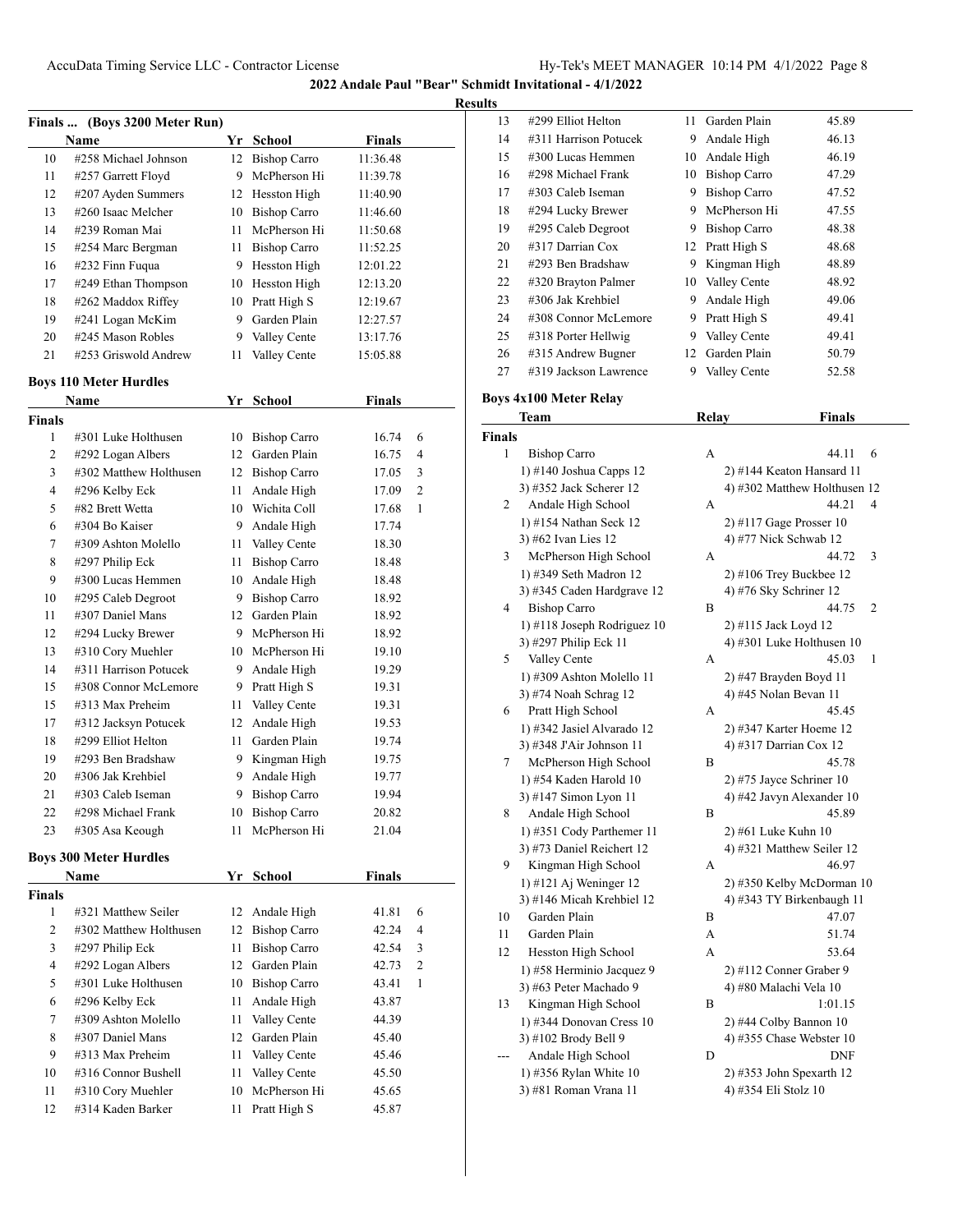#### **Results**

|        | Finals  (Boys 4x100 Meter Relay)<br>Team | Relay | Finals                       |
|--------|------------------------------------------|-------|------------------------------|
| ---    | Andale High School                       | C     | DO                           |
|        | 1) #43 Ian Aouad 10                      |       | 2) #346 Landon Harp 9        |
|        | 3) #105 Conner Bruch 9                   |       | 4) #111 Jackson Fargo 10     |
|        | <b>Boys 4x400 Meter Relay</b>            |       |                              |
|        | Team                                     | Relay | <b>Finals</b>                |
| Finals |                                          |       |                              |
| 1      | <b>Bishop Carro</b>                      | А     | 6<br>3:31.02                 |
|        | 1) #144 Keaton Hansard 11                |       | 2) #213 Trent Zimbelman 11   |
|        | 3) #140 Joshua Capps 12                  |       | 4) #115 Jack Loyd 12         |
| 2      | Andale High School                       | А     | 3:32.00<br>4                 |
|        | 1) #117 Gage Prosser $10$                |       | $2)$ #211 Zach Winter 12     |
|        | 3) #62 Ivan Lies 12                      |       | 4) #154 Nathan Seck 12       |
| 3      | <b>Bishop Carro</b>                      | B     | 3:38.31<br>3                 |
|        | 1) #151 Michael Nance 11                 |       | 2) #196 Connor McKinney 11   |
|        | 3) #195 Carson McEachern 12              |       | 4) #297 Philip Eck 11        |
| 4      | Wichita Coll                             | А     | 3:41.98<br>2                 |
|        | 1) #104 Cameron Brown 12                 |       | 2) #119 James Shackelford 10 |
|        | 3) #152 Carson Phelps $11$               |       | 4) #82 Brett Wetta 10        |
| 5      | Andale High School                       | B     | 3:42.44<br>1                 |
|        | 1) #61 Luke Kuhn 10                      |       | 2) #321 Matthew Seiler 12    |
|        | 3) #351 Cody Parthemer 11                |       | 4) #77 Nick Schwab 12        |
| 6      | McPherson High School                    | А     | 3:45.26                      |
|        | 1) #345 Caden Hardgrave 12               |       | 2) #147 Simon Lyon 11        |
|        | 3) #101 Samuel Becker 11                 |       | 4) #75 Jayce Schriner 10     |
| 7      | Garden Plain                             | А     | 3:46.94                      |
| 8      | Pratt High School                        | A     | 3:47.21                      |
|        | 1) #342 Jasiel Alvarado 12               |       | 2) #347 Karter Hoeme 12      |
|        | 3) #348 J'Air Johnson 11                 |       | 4) #314 Kaden Barker 11      |
| 9      | Andale High School                       | C     | 3:49.83                      |
|        | 1) #367 Ian Schrandt 9                   |       | 2) #137 Cale Andree 9        |
|        | 3) #105 Conner Bruch 9                   |       | 4) #111 Jackson Fargo 10     |
| 10     | Kingman High School                      | А     | 3:50.70                      |
|        | 1) #343 TY Birkenbaugh 11                |       | 2) #350 Kelby McDorman 10    |
|        | 3) #364 Tristen Davidson 10              |       | 4) #355 Chase Webster 10     |
| 11     | Valley Cente                             | А     | 3:51.79                      |
|        | 1) #74 Noah Schrag 12                    |       | 2) #47 Brayden Boyd 11       |
|        | 3) #46 Cameron Bowyer 11                 |       | 4) #309 Ashton Molello 11    |
| 12     | Pratt High School                        | Β     | 3:54.25                      |
|        | 1) #138 Jack Barker 9                    |       | $2)$ #210 Blake Winsor 9     |
|        | 3) #148 Grayson Mandl 10                 |       | 4) #255 Natanael Chavez 10   |
| 13     | Kingman High School                      | B     | 4:00.37                      |
|        | 1) #344 Donovan Cress $10$               |       | $2)$ #60 Tolan Kingery 11    |
|        | 3) #66 Isaac Mertens 9                   |       | 4) #159 Zayden Volden 10     |
| 14     | Valley Cente                             | C     | 4:07.94                      |
|        | 1) #157 Tate Tyler 11                    |       | 2) #120 Jordan Wade 10       |
|        | 3) #318 Porter Hellwig 9                 |       | 4) #365 Cooper Nation 9      |
| 15     | Valley Cente                             | B     | 4:08.91                      |
|        | 1) #153 Rock Schomaker 10                |       | $2)$ #160 Colt Williams 10   |
|        | 3) #316 Connor Bushell 11                |       | 4) #149 Beau Martinez $10$   |

|               | Team                        | Relay | <b>Finals</b>                    |
|---------------|-----------------------------|-------|----------------------------------|
| <b>Finals</b> |                             |       |                                  |
| 1             | <b>Bishop Carro</b>         | A     | 8:20.52<br>6                     |
|               | 1) #213 Trent Zimbelman 11  |       | 2) #203 Christian Rottinghaus 11 |
|               | 3) #196 Connor McKinney 11  |       | 4) #195 Carson McEachern 12      |
| 2             | <b>Bishop Carro</b>         | B     | 8:37.24<br>$\overline{4}$        |
|               | $1)$ #193 Gunnar Leonard 10 |       | 2) #240 Thomas Martin 11         |
|               | 3) #374 Logan Prichard $10$ |       | 4) #263 Ethan Townsend 12        |
| 3             | Wichita Coll                | A     | 8:39.00<br>3                     |
|               | 1) #244 Will Meyer 9        |       | 2) #233 Mason Hart 10            |
|               | 3) #243 Cj Meyer 11         |       | 4) #190 Tyler Gwyn 12            |
| 4             | Andale High School          | A     | 9:12.12<br>$\overline{2}$        |
|               | 1) #201 Nathan Nemechek 12  |       | $2)$ #205 Logan Spexarth 12      |
|               | 3) #250 Nick Winter 10      |       | 4) #211 Zach Winter 12           |
| 5             | Pratt High School           | A     | 9:18.51<br>1                     |
|               | 1) #255 Natanael Chavez 10  |       | 2) #314 Kaden Barker 11          |
|               | 3) #210 Blake Winsor 9      |       | 4) #148 Grayson Mandl $10$       |
| 6             | Valley Cente                | A     | 9:37.87                          |
|               | 1) #209 Karter Voegeli 11   |       | 2) #375 Adrian Smith 12          |
|               | 3) #373 Tyler Bryan 9       |       | 4) #261 Dalton Moses 9           |
| 7             | Garden Plain                | A     | 9:39.79                          |
| 8             | McPherson High School       | A     | 9:42.56                          |
|               | 1) #242 Roberto Mendez 11   |       | 2) #239 Roman Mai 11             |
|               | 3) #248 Jacob Scott 12      |       | 4) #256 Ethan Elder 9            |
| 9             | Hesston High School         | A     | 9:48.45                          |
|               | 1) #207 Ayden Summers 12    |       | $2)$ #249 Ethan Thompson 10      |
|               | 3) #187 Hunter Diller 9     |       | 4) #234 Casey Heinrichs 9        |

# **Boys High Jump**

| Name           |                       | Yr | School              | Finals      |     |
|----------------|-----------------------|----|---------------------|-------------|-----|
| <b>Finals</b>  |                       |    |                     |             |     |
| 1              | #349 Seth Madron      | 12 | McPherson Hi        | $6 - 02.00$ | 6   |
| $\overline{c}$ | #304 Bo Kaiser        | 9  | Andale High         | $6 - 00.00$ | 4   |
| 3              | #409 Easton Landers   | 12 | Andale High         | 5-10.00     | 3   |
| 4              | #72 Michael Polley    | 12 | <b>Bishop Carro</b> | 5-08.00     | 1.5 |
| 4              | #364 Tristen Davidson | 10 | Kingman High        | 5-08.00     | 1.5 |
| 6              | #110 Wesley Fair      | 11 | Wichita Coll        | J5-08.00    |     |
| 7              | #400 Kreighton Kanitz | 10 | McPherson Hi        | J5-08.00    |     |
| 8              | #347 Karter Hoeme     | 12 | Pratt High S        | J5-08.00    |     |
| 9              | #397 Josh Helten      | 11 | <b>Bishop Carro</b> | 5-06.00     |     |
| 10             | #407 Wesley Deschner  | 12 | Andale High         | $J5-06.00$  |     |
| 11             | #404 Jaden Stierwalt  | 12 | Garden Plain        | $J5-06.00$  |     |
| 12             | $\#348$ J'Air Johnson | 11 | Pratt High S        | 5-04.00     |     |
| 13             | #299 Elliot Helton    | 11 | Garden Plain        | J5-04.00    |     |
| 14             | #293 Ben Bradshaw     | 9  | Kingman High        | $J5-04.00$  |     |
| 14             | #346 Landon Harp      | 9  | Andale High         | $J5-04.00$  |     |
| 16             | #402 Brayden Richeson | 10 | Andale High         | 5-02.00     |     |
| 16             | #413 Kale Wolff       | 12 | <b>Bishop Carro</b> | 5-02.00     |     |
| 16             | #108 Bo Dome          | 10 | Andale High         | 5-02.00     |     |
| 19             | #350 Kelby McDorman   | 10 | Kingman High        | $J5-02.00$  |     |
| 20             | #141 Rylan Devine     | 9  | Garden Plain        | J5-02.00    |     |
| 21             | #408 Alec Harms       | 9  | McPherson Hi        | 5-00.00     |     |
| 22             | #365 Cooper Nation    | 9  | Valley Cente        | J5-00.00    |     |
| 22             | #159 Zayden Volden    | 10 | Kingman High        | $J5-00.00$  |     |
| 24             | #149 Beau Martinez    | 10 | Valley Cente        | J5-00.00    |     |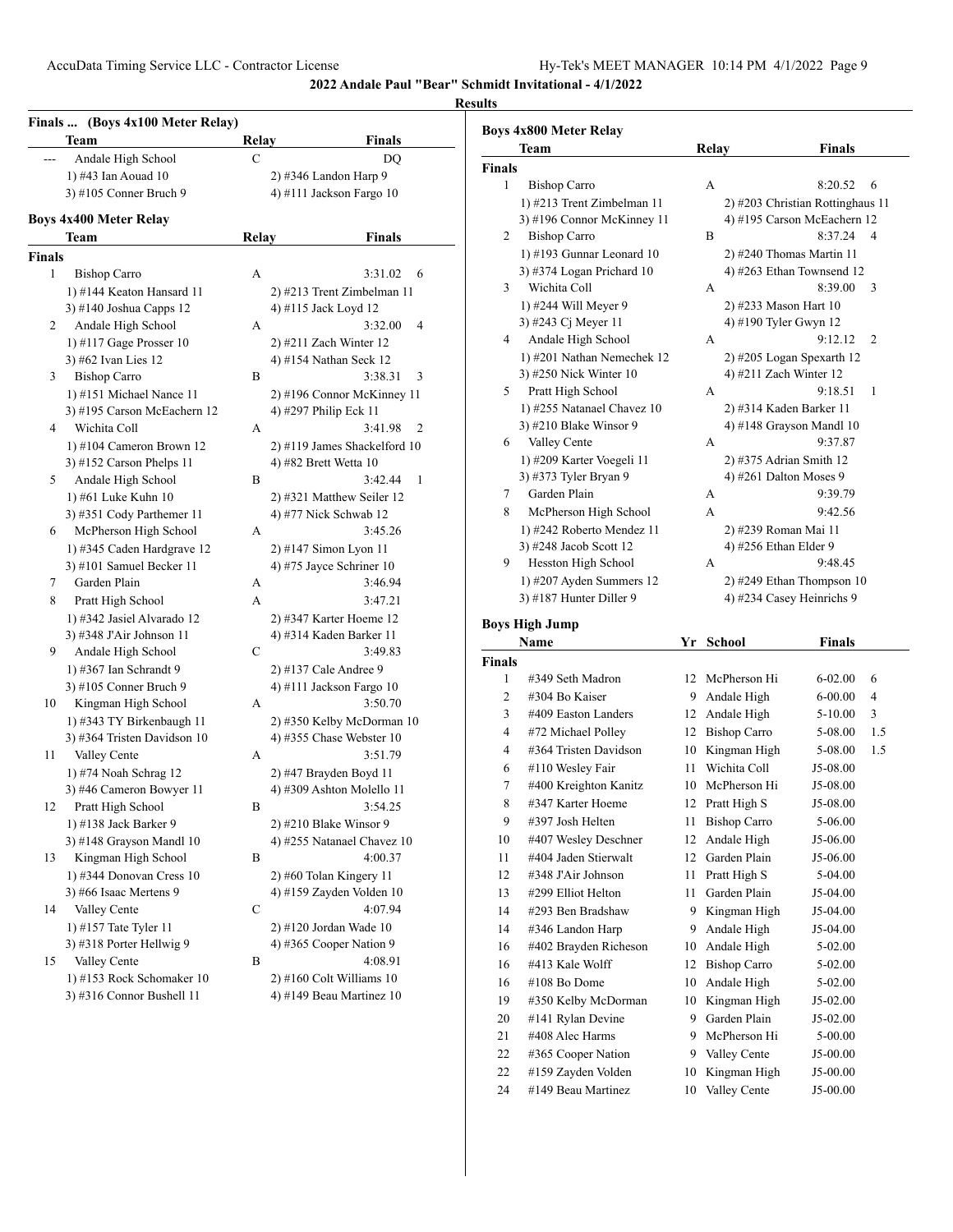|  | кесштс |
|--|--------|
|  |        |

| (Boys High Jump)<br><b>Finals</b> |                                          |         |                                   |                     |   |
|-----------------------------------|------------------------------------------|---------|-----------------------------------|---------------------|---|
|                                   | Name                                     |         | Yr School                         | <b>Finals</b>       |   |
| 24                                | #394 Braeden Ediger                      | $12-12$ | McPherson Hi                      | J5-00.00            |   |
| 26                                | #406 Elijah Atkins                       | 11 -    | Garden Plain                      | J5-00.00            |   |
| 27                                | #411 Austin Muth                         |         | 12 Bishop Carro                   | J5-00.00            |   |
| 28                                | #310 Cory Muehler                        |         | 10 McPherson Hi                   | 4-10.00             |   |
| 29                                | #412 Brysen Pfingston                    |         | 11 Bishop Carro                   | J4-10.00            |   |
| 30                                | #112 Conner Graber                       |         | 9 Hesston High                    | J4-10.00            |   |
| 31                                | #410 Ethan Leis                          | 11 -    | Garden Plain                      | J4-10.00            |   |
| 32                                | #67 Ian Muth                             |         | 9 Bishop Carro                    | J4-10.00            |   |
| 33                                | #405 Walker Vanderweide                  | 9.      | Valley Cente                      | 4-08.00             |   |
|                                   |                                          |         |                                   |                     |   |
|                                   | <b>Boys Pole Vault</b>                   |         |                                   |                     |   |
|                                   | Name                                     |         | Yr School                         | Finals              |   |
| <b>Finals</b>                     |                                          |         |                                   |                     |   |
| 1                                 | #356 Rylan White                         | 10      | Andale High                       | 12-00.00            | 6 |
| $\overline{2}$                    | #428 Andrew Lathem                       | 12      | <b>Bishop Carro</b>               | 11-06.00            | 4 |
| 3                                 | #65 Jack McDonald                        | 11      | Valley Cente                      | 11-00.00            | 3 |
| $\overline{4}$                    | #156 Ethan Stimatze<br>#375 Adrian Smith |         | 9 Pratt High S                    | 10-06.00            | 2 |
| 5                                 |                                          |         | 12 Valley Cente                   | J10-06.00           | 1 |
| 6                                 | #354 Eli Stolz                           |         | 10 Andale High                    | 10-00.00            |   |
| 6                                 | #353 John Spexarth                       |         | 12 Andale High                    | 10-00.00            |   |
| 8                                 | #426 Noah Horsch                         |         | 9 Andale High                     | J10-00.00           |   |
| 9                                 | #194 Wyatt Lovell                        |         | 9 Pratt High S                    | J10-00.00           |   |
| 10                                | #46 Cameron Bowyer                       | 11 -    | Valley Cente                      | 9-06.00             |   |
| 11                                | #188 Jeff Garten                         |         | 10 Valley Cente                   | J9-06.00            |   |
| 12                                | #432 Zachary Stephan                     |         | 9 Bishop Carro<br>McPherson Hi    | 9-00.00             |   |
| 13                                | #427 Daniel Jennings                     | 11 -    | Garden Plain                      | J9-00.00            |   |
| 14                                | #191 Collin Haukap<br>#429 Maron Malone  | 11.     | McPherson Hi                      | J9-00.00            |   |
| 15                                |                                          | 11 -    |                                   | J9-00.00            |   |
| 16                                | #408 Alec Harms                          | 9       | McPherson Hi                      | J9-00.00            |   |
| 17                                | #393 Trent Eck                           | 9.      | Andale High<br>10 Garden Plain    | 8-06.00<br>J8-06.00 |   |
| 18                                | #204 Ty Scheer                           |         | 9 McPherson Hi                    |                     |   |
| 19<br>20                          | #424 Dean Barragree<br>#392 Noah Dold    |         |                                   | 8-00.00             |   |
| 21                                | #430 Caden Meier                         |         | 12 Bishop Carro<br>9 Bishop Carro | J8-00.00<br>7-00.00 |   |
| 22                                |                                          | 11 -    | Garden Plain                      | J7-00.00            |   |
| 23                                | #70 Kaden Pauly<br>#431 Ty Probst        | 9.      | <b>Bishop Carro</b>               | 6-00.00             |   |
| ---                               | #433 Chase Strunk                        | 11      | <b>Bishop Carro</b>               | NH                  |   |
|                                   | #257 Garrett Floyd                       | 9       | McPherson Hi                      | NH                  |   |
|                                   | #425 Ryker Dossett                       | 10      | McPherson Hi                      | NΗ                  |   |
|                                   |                                          |         |                                   |                     |   |
|                                   | <b>Boys Long Jump</b>                    |         |                                   |                     |   |
|                                   | <b>Name</b>                              |         | Yr School                         | <b>Finals</b>       |   |
| <b>Finals</b>                     |                                          |         |                                   |                     |   |
| 1                                 | #154 Nathan Seck                         | 12      | Andale High                       | 21-10.00            | 6 |
| 2                                 | #117 Gage Prosser                        | 10      | Andale High                       | 20-10.50            | 4 |
| 3                                 | #145 Chase Koehn                         |         | 9 McPherson Hi                    | 19-09.00            | 3 |
| $\overline{4}$                    | #355 Chase Webster                       |         | 10 Kingman High                   | 19-07.50            | 2 |
| 5                                 | #42 Javyn Alexander                      | 10      | McPherson Hi                      | 19-06.50            | 1 |
| 6                                 | #160 Colt Williams                       |         | 10 Valley Cente                   | 19-04.75            |   |
| 7                                 | #73 Daniel Reichert                      | 12      | Andale High                       | 19-03.25            |   |
| 8                                 | #347 Karter Hoeme                        | 12      | Pratt High S                      | 19-01.50            |   |
| 9                                 | #313 Max Preheim                         | 11      | Valley Cente                      | 19-00.00            |   |

 #121 Aj Weninger 12 Kingman High 18-10.50 #342 Jasiel Alvarado 12 Pratt High S 18-09.00 #405 Walker Vanderweide 9 Valley Cente 18-08.25

| 13     | #146 Micah Krehbiel     | 12   | Kingman High        | 18-07.50      |                |
|--------|-------------------------|------|---------------------|---------------|----------------|
| 14     | #296 Kelby Eck          | 11   | Andale High         | 18-06.00      |                |
| 14     | #150 Noah Mcgregor      | 11 - | Garden Plain        | 18-06.00      |                |
| 16     | #75 Jayce Schriner      |      | 10 McPherson Hi     | 18-05.50      |                |
| 17     | #108 Bo Dome            |      | 10 Andale High      | 18-04.50      |                |
| 18     | #346 Landon Harp        |      | 9 Andale High       | 18-03.75      |                |
| 19     | #46 Cameron Bowyer      | 11   | Valley Cente        | 18-03.25      |                |
| 20     | #114 Gage Lee           |      | 10 Garden Plain     | 18-02.75      |                |
| 21     | #406 Elijah Atkins      | 11 - | Garden Plain        | 18-01.50      |                |
| 22     | #404 Jaden Stierwalt    |      | 12 Garden Plain     | 17-10.00      |                |
| 23     | #412 Brysen Pfingston   |      | 11 Bishop Carro     | 17-08.75      |                |
| 24     | #365 Cooper Nation      |      | 9 Valley Cente      | 17-08.50      |                |
| 25     | #105 Conner Bruch       |      | Andale High         | x17-07.50     |                |
|        |                         | 9.   |                     |               |                |
| 25     | #413 Kale Wolff         |      | 12 Bishop Carro     | 17-07.50      |                |
| 27     | #367 Ian Schrandt       |      | 9 Andale High       | x17-07.00     |                |
| 28     | #109 Ethan Elliot       |      | 10 Andale High      | x17-05.25     |                |
| 29     | #400 Kreighton Kanitz   |      | 10 McPherson Hi     | 17-03.50      |                |
| 30     | #366 Ethan Rutschman    |      | 9 Valley Cente      | 17-02.75      |                |
| 31     | #137 Cale Andree        | 9.   | Andale High         | x17-00.75     |                |
| 32     | #60 Tolan Kingery       | 11   | Kingman High        | 16-11.50      |                |
| 33     | #141 Rylan Devine       | 9    | Garden Plain        | 16-10.00      |                |
| 34     | #394 Braeden Ediger     |      | 12 McPherson Hi     | 16-09.50      |                |
| 35     | #418 Dalton Fisher      |      | 12 Bishop Carro     | 16-01.75      |                |
| 36     | #56 Jace Hartinger      | 11.  | McPherson Hi        | 16-00.50      |                |
| 37     | #410 Ethan Leis         | 11   | Garden Plain        | 16-00.00      |                |
| 38     | #344 Donovan Cress      |      | 10 Kingman High     | 15-11.75      |                |
| 39     | #138 Jack Barker        | 9    | Pratt High S        | 15-07.00      |                |
| 40     | #107 Ruben Correa       | 11 - | <b>Bishop Carro</b> | 15-04.25      |                |
| 41     | #411 Austin Muth        |      | 12 Bishop Carro     | 15-01.00      |                |
| 42     | #395 Layne Ferry        |      | 10 Andale High      | x14-11.25     |                |
| 43     | #403 Rhyan Spexarth     |      | 9 Andale High       | x14-01.50     |                |
| 44     | #391 Harrison Aaron     |      | 12 Andale High      | x13-07.00     |                |
| 45     | #50 Ryan Diller         |      | 10 Hesston High     | 12-03.00      |                |
| 46     | #58 Herminio Jacquez    |      | 9 Hesston High      | 11-06.50      |                |
| 47     | #55 Eli Harpley         | 11.  | Hesston High        | 11-02.00      |                |
| 48     | #49 Vincent Damm        | 9    | <b>Bishop Carro</b> | 11-00.50      |                |
| 49     | #293 Ben Bradshaw       | 9    | Kingman High        | 10-05.50      |                |
| $---$  | #393 Trent Eck          | 9    | Andale High         | FOUL          |                |
|        |                         |      |                     |               |                |
|        | <b>Boys Triple Jump</b> |      |                     |               |                |
|        | Name                    | Yr   | <b>School</b>       | <b>Finals</b> |                |
| Finals |                         |      |                     |               |                |
| 1      | #398 Tim Helten         | 12   | <b>Bishop Carro</b> | 40-08.00      | 6              |
| 2      | #312 Jacksyn Potucek    | 12   | Andale High         | 39-11.50      | 4              |
| 3      | #399 Luke Hillman       | 11   | Garden Plain        | 39-09.50      | 3              |
| 4      | #313 Max Preheim        | 11   | Valley Cente        | 39-07.00      | $\overline{2}$ |
| 5      | #352 Jack Scherer       | 12   | <b>Bishop Carro</b> | 38-11.00      | 1              |
| 6      | #150 Noah Megregor      | 11   | Garden Plain        | 38-09.00      |                |
| 7      | #73 Daniel Reichert     | 12   | Andale High         | 38-06.75      |                |
| 8      | #296 Kelby Eck          | 11   | Andale High         | 38-03.50      |                |
| 9      | #401 Jonah Meyer        | 11   | Andale High         | 37-07.75      |                |
| 10     | #121 Aj Weninger        | 12   | Kingman High        | 36-10.50      |                |
| 11     | #396 Darriene Gibbs     | 12   | McPherson Hi        | 36-10.00      |                |
| 12     | #400 Kreighton Kanitz   | 10   | McPherson Hi        | 36-09.50      |                |
| 13     | #394 Braeden Ediger     | 12   | McPherson Hi        | 36-08.75      |                |
| 14     | #354 Eli Stolz          | 10   | Andale High         | 36-05.75      |                |
| 15     | #146 Micah Krehbiel     | 12   | Kingman High        | 36-04.75      |                |
|        |                         |      |                     |               |                |
|        |                         |      |                     |               |                |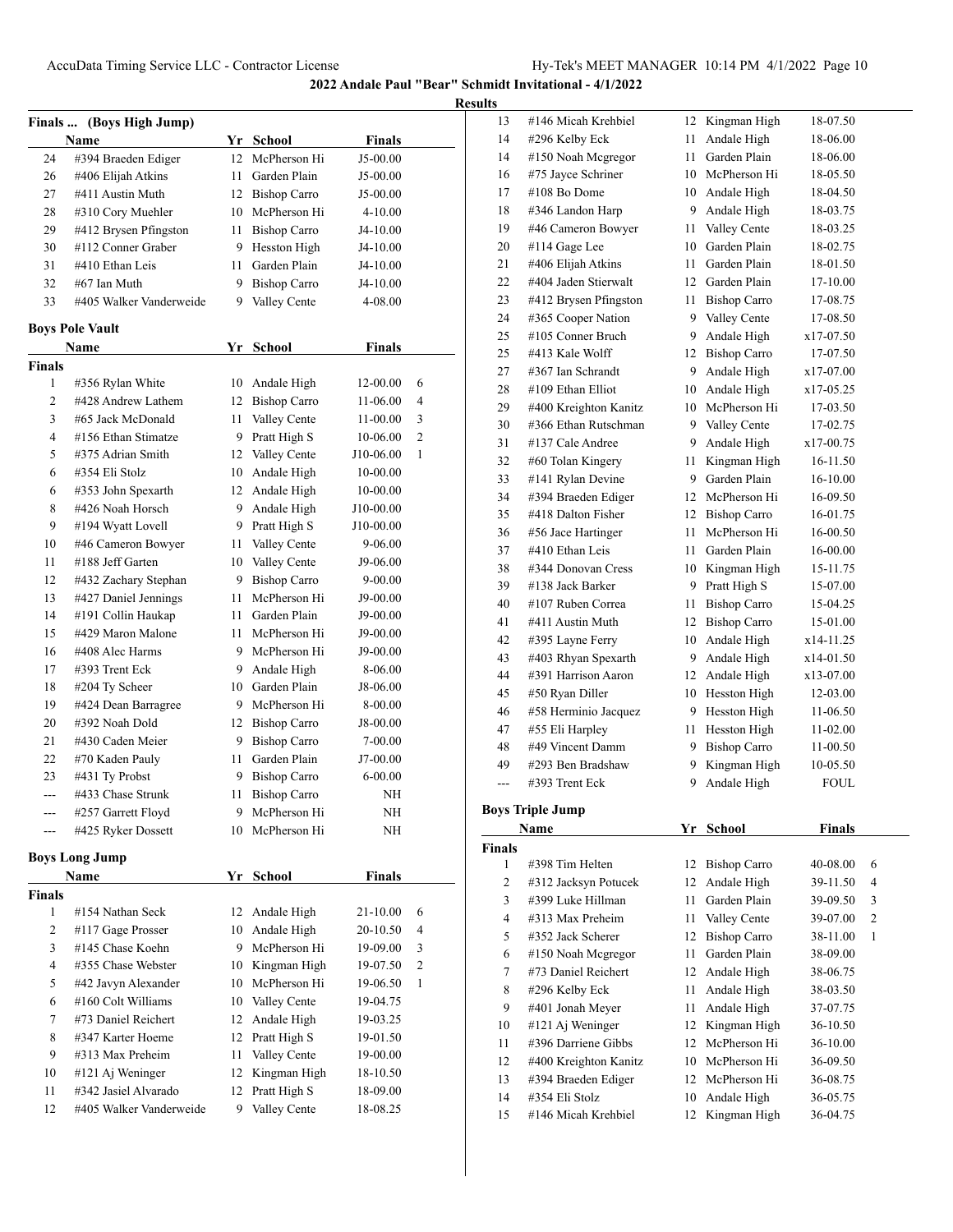**2022 Andale Paul "Bear" Schmidt Invitational - 4/1/2022**

**Results**

| Finals  (Boys Triple Jump)                   |                         |    |                     |             |  |
|----------------------------------------------|-------------------------|----|---------------------|-------------|--|
| <b>Finals</b><br><b>Name</b><br>Yr<br>School |                         |    |                     |             |  |
| 16                                           | #397 Josh Helten        | 11 | <b>Bishop Carro</b> | 36-02.50    |  |
| 17                                           | #355 Chase Webster      | 10 | Kingman High        | 36-02.00    |  |
| 18                                           | #405 Walker Vanderweide | 9  | Valley Cente        | 36-00.00    |  |
| 19                                           | #151 Michael Nance      | 11 | <b>Bishop Carro</b> | 35-09.00    |  |
| 20                                           | #392 Noah Dold          | 12 | Bishop Carro        | 34-09.00    |  |
| 21                                           | #374 Logan Prichard     | 10 | <b>Bishop Carro</b> | 34-05.50    |  |
| 22                                           | #344 Donovan Cress      | 10 | Kingman High        | 33-09.50    |  |
| 23                                           | #306 Jak Krehbiel       | 9  | Andale High         | 33-08.25    |  |
| 24                                           | #114 Gage Lee           | 10 | Garden Plain        | 33-06.00    |  |
| 25                                           | #545 Remy Looney        | 9  | Andale High         | x33-00.50   |  |
| 26                                           | #402 Brayden Richeson   | 10 | Andale High         | x32-11.00   |  |
| 27                                           | #395 Layne Ferry        | 10 | Andale High         | x31-09.00   |  |
| 28                                           | #403 Rhyan Spexarth     | 9  | Andale High         | x30-06.00   |  |
| 29                                           | #391 Harrison Aaron     | 12 | Andale High         | x30-03.50   |  |
| ---                                          | #60 Tolan Kingery       | 11 | Kingman High        | <b>FOUL</b> |  |

## **Boys Shot Put**

| Name          |                         | Yr | <b>School</b>       | <b>Finals</b> |                |  |  |
|---------------|-------------------------|----|---------------------|---------------|----------------|--|--|
| <b>Finals</b> |                         |    |                     |               |                |  |  |
| 1             | #449 Jackson Kraus      | 11 | Andale High         | 57-00.75      | 6              |  |  |
| 2             | #497 Noah Bruce         | 11 | Andale High         | 49-02.75      | 4              |  |  |
| 3             | #525 Logan Davis        | 11 | Valley Cente        | 45-07.25      | 3              |  |  |
| 4             | #4 Weston Van Camp      |    | Cornerstone         | 45-06.75      | $\overline{c}$ |  |  |
| 5             | #454 Hank Purvis        | 10 | <b>Bishop Carro</b> | 45-06.25      | 1              |  |  |
| 6             | #399 Luke Hillman       | 11 | Garden Plain        | 45-01.25      |                |  |  |
| 7             | #448 Beau Kerschen      | 12 | Andale High         | 44-01.00      |                |  |  |
| 8             | #516 Drake Van Scoyoc   | 11 | Pratt High S        | 43-06.00      |                |  |  |
| 9             | #508 Jesus Ornelas      | 12 | Pratt High S        | 43-04.75      |                |  |  |
| 10            | #522 Brock Bourgeois    | 10 | Pratt High S        | 40-06.00      |                |  |  |
| 11            | #456 Trevor Schmidt     | 12 | Garden Plain        | 39-09.00      |                |  |  |
| 12            | #102 Brody Bell         | 9  | Kingman High        | 39-07.75      |                |  |  |
| 13            | #537 Kollyn Strong      | 9  | Pratt High S        | 39-03.50      |                |  |  |
| 14            | #450 Hank Lilly         | 9  | Garden Plain        | 38-08.50      |                |  |  |
| 15            | #546 Cooper Marx        |    | Andale High         | 38-06.50      |                |  |  |
| 16            | #496 Hunter Boomershine | 12 | Valley Cente        | 38-06.25      |                |  |  |
| 17            | #534 Travis Ruth        | 10 | Valley Cente        | 38-04.00      |                |  |  |
| 18            | #444 Kyle Diller        | 12 | Hesston High        | 38-03.00      |                |  |  |
| 19            | #517 Ethan Vanderweide  | 12 | Valley Cente        | 38-01.75      |                |  |  |
| 20            | #498 Karson Butts       | 10 | Andale High         | 37-08.25      |                |  |  |
| 21            | #452 Thomas Mies        | 12 | Garden Plain        | 37-07.00      |                |  |  |
| 22            | #455 Matthew Robben     | 11 | <b>Bishop Carro</b> | 37-05.25      |                |  |  |
| 23            | #445 Karter Gonzalez    | 9  | Hesston High        | 37-02.50      |                |  |  |
| 24            | #495 Dalton Barber      | 10 | Kingman High        | 36-11.00      |                |  |  |
| 25            | #527 Curtis Dyke        | 9  | Andale High         | 35-11.25      |                |  |  |
| 26            | #521 Braxton Bailey     | 12 | McPherson Hi        | 35-05.75      |                |  |  |
| 27            | #500 Henry Eck          | 10 | Andale High         | x35-01.75     |                |  |  |
| 28            | #533 Easton Rector      | 11 | Pratt High S        | 34-01.50      |                |  |  |
| 29            | #511 Zack Ridder        | 11 | Andale High         | x34-00.75     |                |  |  |
| 30            | #520 Cody Yust          | 12 | Kingman High        | 33-11.75      |                |  |  |
| 31            | #539 Daniel Valadez     | 12 | McPherson Hi        | 33-02.25      |                |  |  |
| 32            | #532 Joseph Nutt        | 10 | McPherson Hi        | 32-10.75      |                |  |  |
| 33            | #507 Shawn Nutt         | 9  | McPherson Hi        | 32-06.00      |                |  |  |
| 34            | #523 John Cain          | 11 | Valley Cente        | 32-03.00      |                |  |  |
| 35            | #530 Jace McCormick     | 9  | Andale High         | x31-06.50     |                |  |  |
| 35            | #499 Corwin Davis       | 10 | Kingman High        | 31-06.50      |                |  |  |

| 37 | #396 Darriene Gibbs      |    | 12 McPherson Hi     | 31-05.00  |  |
|----|--------------------------|----|---------------------|-----------|--|
| 38 | #447 Jackson Kaltenbach  | 11 | <b>Bishop Carro</b> | 31-04.75  |  |
| 39 | #531 Ben Molitor         | 9  | Andale High         | x30-10.50 |  |
| 40 | #519 Isaiah Wilson       | 9  | Andale High         | x30-03.50 |  |
| 41 | #526 Gage Dexter         | 10 | Garden Plain        | 30-00.00  |  |
| 42 | #538 Austin Tran         | 9  | <b>Bishop Carro</b> | 29-04.00  |  |
| 43 | #540 Landon Wessel       | 9. | Andale High         | x29-00.50 |  |
| 44 | #535 Collin Schreiner    | 9  | Kingman High        | 28-11.50  |  |
| 45 | #446 Mason Hoheisel      | 10 | Garden Plain        | 28-00.25  |  |
| 46 | #509 Thane Patterson     | 10 | Kingman High        | 27-11.50  |  |
| 47 | #536 Theodore Sponsel    |    | 12 Bishop Carro     | 27-10.25  |  |
| 48 | #510 Sampson Payne       | 9. | Andale High         | x27-10.00 |  |
| 49 | #505 Holden Morris       | 9. | Valley Cente        | 27-04.50  |  |
| 50 | #524 Gabriel Crosthwaite |    | 12 McPherson Hi     | 27-04.25  |  |
| 51 | #528 Isaac Faber         | 9  | <b>Bishop Carro</b> | 26-06.00  |  |
| 52 | #453 Tate Penner         | 9  | Hesston High        | 23-04.00  |  |

## **Boys Discus Throw**

l,

|                | Name                     |    | Yr School           | <b>Finals</b> |                |
|----------------|--------------------------|----|---------------------|---------------|----------------|
| Finals         |                          |    |                     |               |                |
| 1              | #4 Weston Van Camp       |    | Cornerstone         | 157-01        | 6              |
| $\overline{c}$ | #448 Beau Kerschen       |    | 12 Andale High      | 146-07        | $\overline{4}$ |
| 3              | #208 Will Tice           |    | 12 Garden Plain     | 142-03        | 3              |
| $\overline{4}$ | #517 Ethan Vanderweide   |    | 12 Valley Cente     | 140-10        | 2              |
| 5              | #399 Luke Hillman        | 11 | Garden Plain        | 134-03        | 1              |
| 6              | #449 Jackson Kraus       | 11 | Andale High         | 133-11        |                |
| 7              | #523 John Cain           | 11 | Valley Cente        | 128-02        |                |
| 8              | #455 Matthew Robben      | 11 | <b>Bishop Carro</b> | 125-05        |                |
| 9              | #511 Zack Ridder         | 11 | Andale High         | 124-10        |                |
| 10             | #451 Riley Marx          | 11 | Andale High         | 119-05        |                |
| 11             | #508 Jesus Ornelas       | 12 | Pratt High S        | 115-06        |                |
| 12             | #454 Hank Purvis         | 10 | <b>Bishop Carro</b> | 114-06        |                |
| 13             | #456 Trevor Schmidt      |    | 12 Garden Plain     | 114-01        |                |
| 14             | #522 Brock Bourgeois     |    | 10 Pratt High S     | 113-11        |                |
| 15             | #364 Tristen Davidson    | 10 | Kingman High        | 112-09        |                |
| 16             | #537 Kollyn Strong       | 9. | Pratt High S        | 112-02        |                |
| 17             | #444 Kyle Diller         | 12 | Hesston High        | 111-06        |                |
| 18             | #410 Ethan Leis          | 11 | Garden Plain        | 111-03        |                |
| 19             | #102 Brody Bell          | 9  | Kingman High        | 110-05        |                |
| 20             | #447 Jackson Kaltenbach  | 11 | <b>Bishop Carro</b> | 105-08        |                |
| 21             | #536 Theodore Sponsel    | 12 | <b>Bishop Carro</b> | 105-07        |                |
| 22             | #521 Braxton Bailey      | 12 | McPherson Hi        | 105-04        |                |
| 23             | #497 Noah Bruce          | 11 | Andale High         | 104-00        |                |
| 24             | #530 Jace McCormick      | 9  | Andale High         | 103-09        |                |
| 25             | #516 Drake Van Scoyoc    | 11 | Pratt High S        | 102-09        |                |
| 26             | #443 Jacob Creswell      | 12 | Andale High         | x101-08       |                |
| 27             | #507 Shawn Nutt          | 9  | McPherson Hi        | 101-04        |                |
| 28             | #315 Andrew Bugner       |    | 12 Garden Plain     | 99-08         |                |
| 29             | #445 Karter Gonzalez     |    | 9 Hesston High      | 99-03         |                |
| 30             | #343 TY Birkenbaugh      | 11 | Kingman High        | 97-05         |                |
| 31             | #495 Dalton Barber       | 10 | Kingman High        | 96-04         |                |
| 32             | #496 Hunter Boomershine  | 12 | Valley Cente        | 96-02         |                |
| 33             | #519 Isaiah Wilson       | 9  | Andale High         | x95-10        |                |
| 34             | #513 Cody Simons         | 12 | Garden Plain        | 94-10         |                |
| 35             | #524 Gabriel Crosthwaite | 12 | McPherson Hi        | 93-10         |                |
| 36             | #514 John Smith          | 12 | <b>Bishop Carro</b> | 90-09         |                |
| 37             | #534 Travis Ruth         | 10 | Valley Cente        | 89-02         |                |